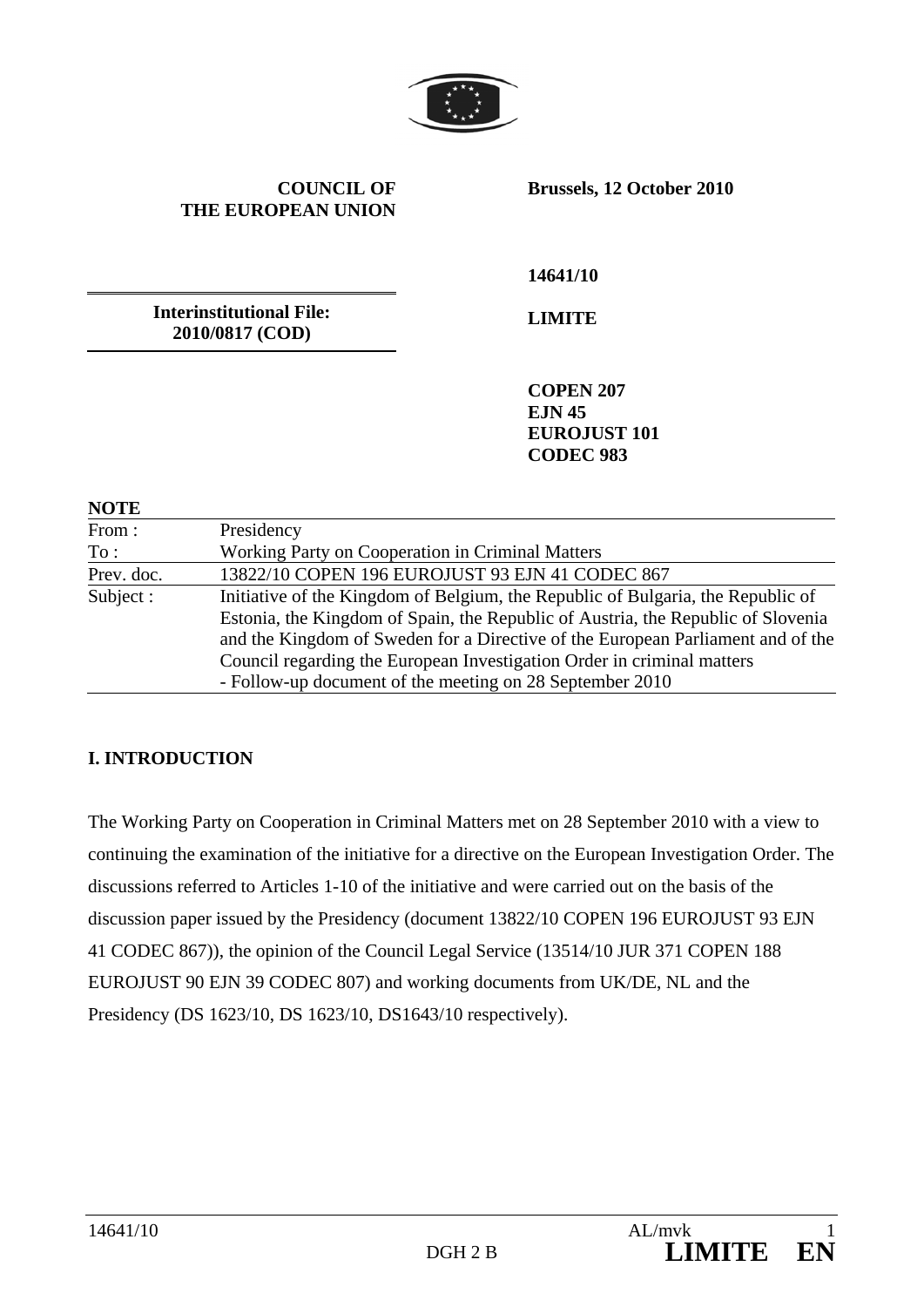The present note aims at reflecting the outcome of the above-mentioned meeting. The Presidency would like to thank delegations for their constructive approach and their valuable contributions to the discussions. Specific outstanding issues are set out under II below. In the Annex, delegations will find a revised text of Articles 1-10 of the initiative, including in the footnotes the references to specific positions of delegations in respect of particular provisions. Changes are indicated in the text as against 13822/10 COPEN 196 EUROJUST 93 EJN 41 CODEC 867.

It is understood that all delegations are still in the process of internal consultations and that a number of delegations have entered a general scrutiny reservation on the initiative and some delegations entered specific scrutiny reservations on particular provisions, as reflected in Annex 1 to this note.

Delegations are invited to reflect on the specific issues outlined below in this document with a view to preparing the discussion at the CATS meeting of 25-26 October.

### **II. SPECIFIC OUTSTANDING ISSUES**

### **1. Scope**

As already stated during the preliminary discussions, delegations broadly support the idea of setting up a single legal regime for the obtaining of evidence within the EU. However, delegations maintained diversified opinions as regards to the extension of the scope to the other forms of mutual legal assistance (cf doc 12862/10). In particular, NL has presented a working document addressing this issue (DS 1624/10).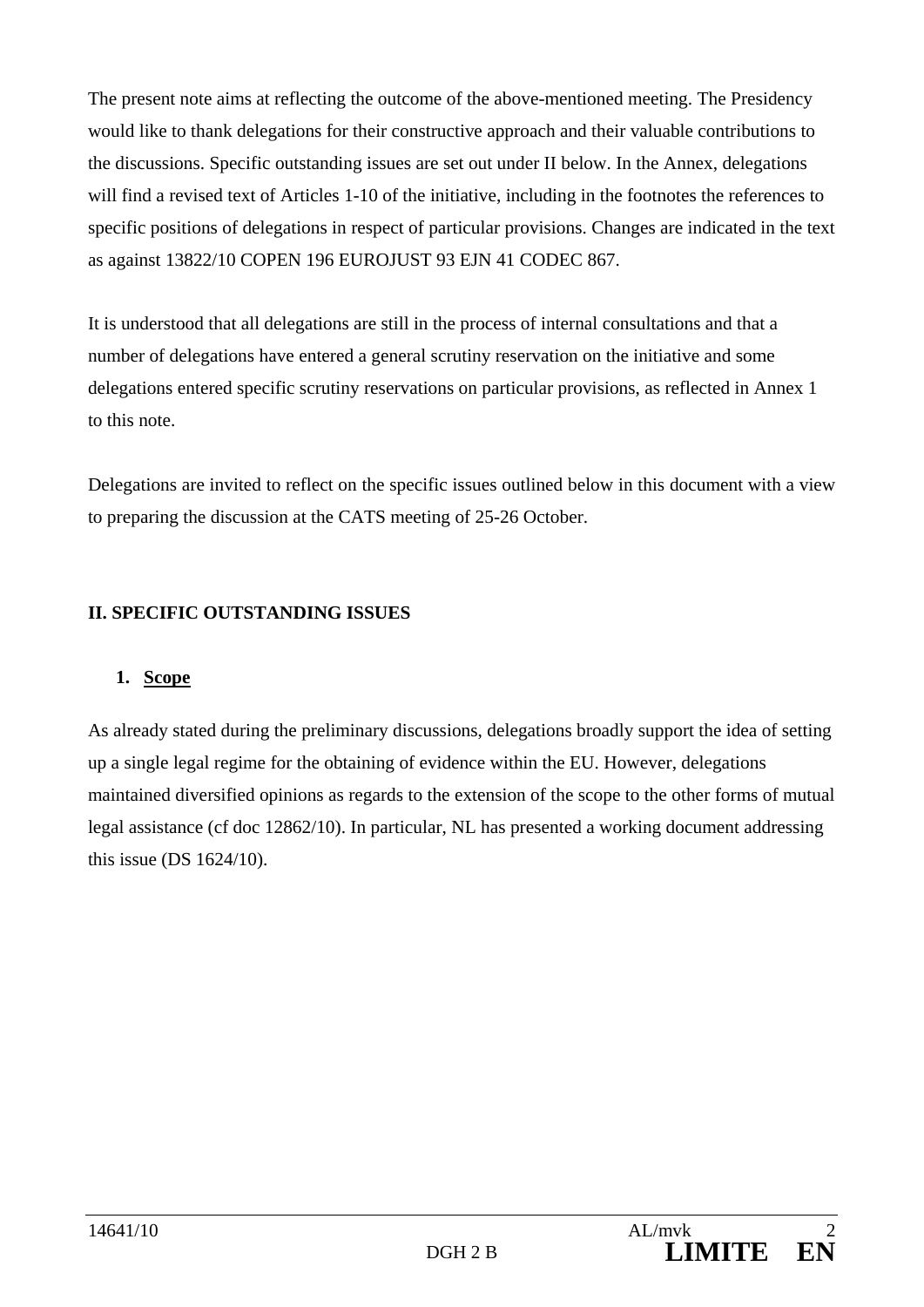As regards Article 3, the issue of the exclusion of some forms of interception of telecommunication remained undecided. Following the discussions which took place during the meeting of the Working Party of 27-28 July 2010 on the basis of doc. 12201/10, the Presidency has issued a questionnaire in respect to issues related to the use of four different types of interception of telecommunications<sup>1</sup>. At the time of drafting this document, 15 Member States<sup>2</sup> have sent their replies to this questionnaire. The outcome of the questionnaire<sup>3</sup> contributes to give a clear view of the current practices in the Member States and could create more clarity on the necessity to include/exclude one or more specific types of interception within/from the scope of the directive. As a preliminary remark, the Presidency would like to note that although most Member States apply one or more types of interception, a significant number of Member States does not have available statistical data on the use of interception of telecommunications, since the 2000 MLA Convention calls for direct contact between the authorities concerned. Consequently, the Presidency refrains from going into details on the frequency of the use of the different types.

The first type concerns the ordinary interception of telecommunications without immediate transmission. The answers to the questionnaire have shown that most Member States make use of this specific type of mutual legal assistance.

The second type concerns the ordinary interception of telecommunications with immediate transmission. This type of interception is not technically possible in some Member States. Member States having necessary technical equipment indicated that this form of mutual legal assistance is occasionally requested.

 **1** Doc. 12863/10

**<sup>2</sup>** AT/BE/BG/CZ/DK/EE/FI/IE/ITLV/PT/SE/SI/SK/UK

**<sup>3</sup>** Doc. 14591/10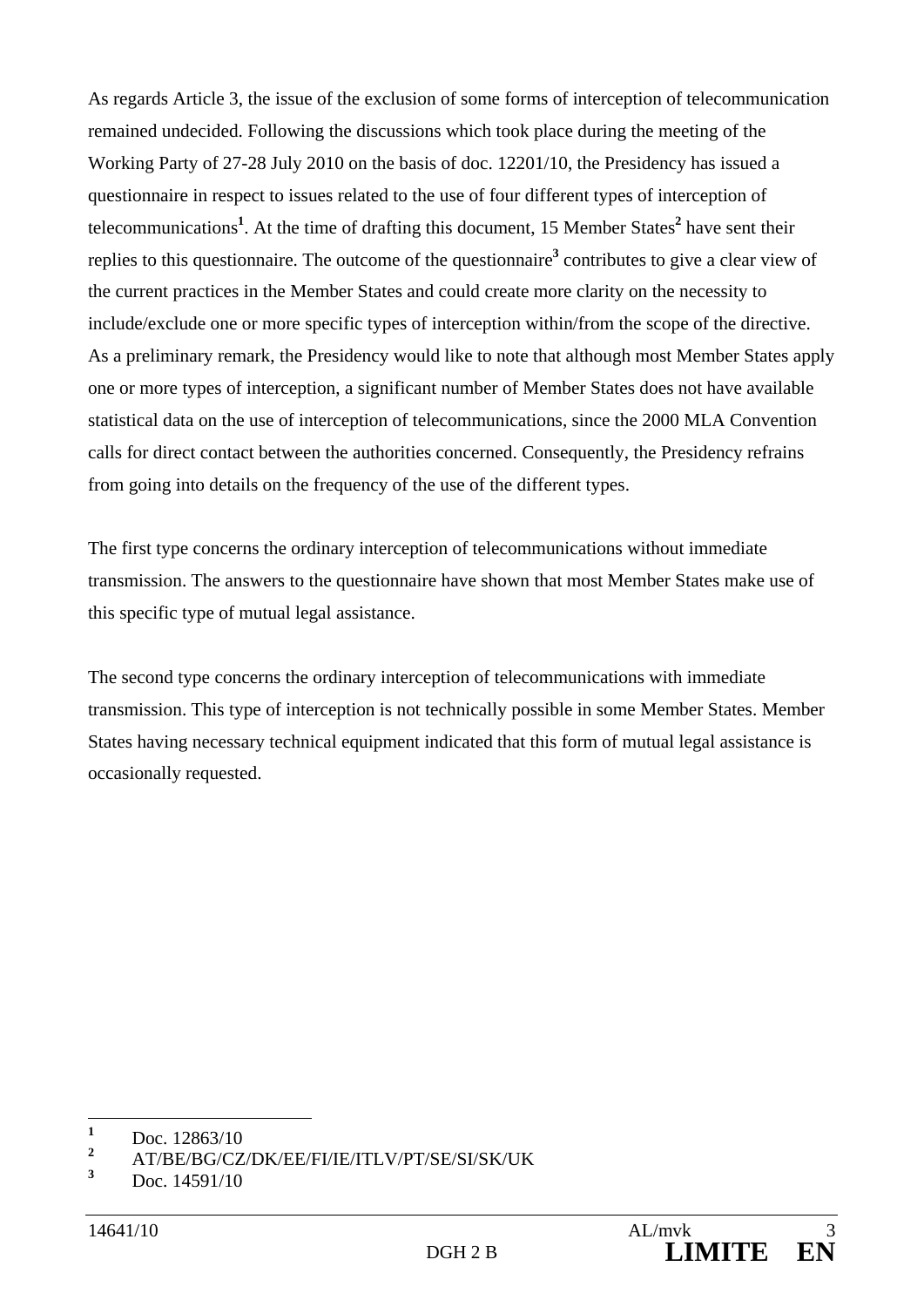The third type concerns interception of satellite telecommunications. This specific form of interception of telecommunication covers 3 different types of relations between the requesting State and the State hosting the terrestrial station:

- *Type 3a*: the interception of telecommunications takes place in the State hosting the terrestrial station and the result is forwarded later to the requesting State;
- *Type 3b*: telecommunications are intercepted in the State hosting the terrestrial station, but immediately transmitted to the requesting State;
- *Type 3c*: the interception of telecommunications takes place in the requesting State, which uses a remote control system to activate the transmission of telecommunications from the terrestrial station to one of its telecommunication service providers.

Regarding the question whether the Member State is hosting a terrestrial station, most Member States answered in the negative. Member States have furthermore not taken measures to make use of a remote control system possible in their territory. Detailed statistic data are not always available, but several Member States indicated that interception of satellite telecommunications did not take place on their territory, nor did they request such form of mutual legal assistance.

The fourth type concerns interception of telecommunications in cases where the requesting State does not need technical assistance of the Member State were the target is located. This type is sporadically used in some Member States, but the specific nature of this type – i.e. this type of interception does not apply the usual regime of request and reply, it is actually based on notification of the fact that the interception is going to take place or is already taking place, while providing a possibility for the Member State where the target is located to oppose this interception – makes it difficult to get a comprehensive overview of the use of this specific type of mutual legal assistance.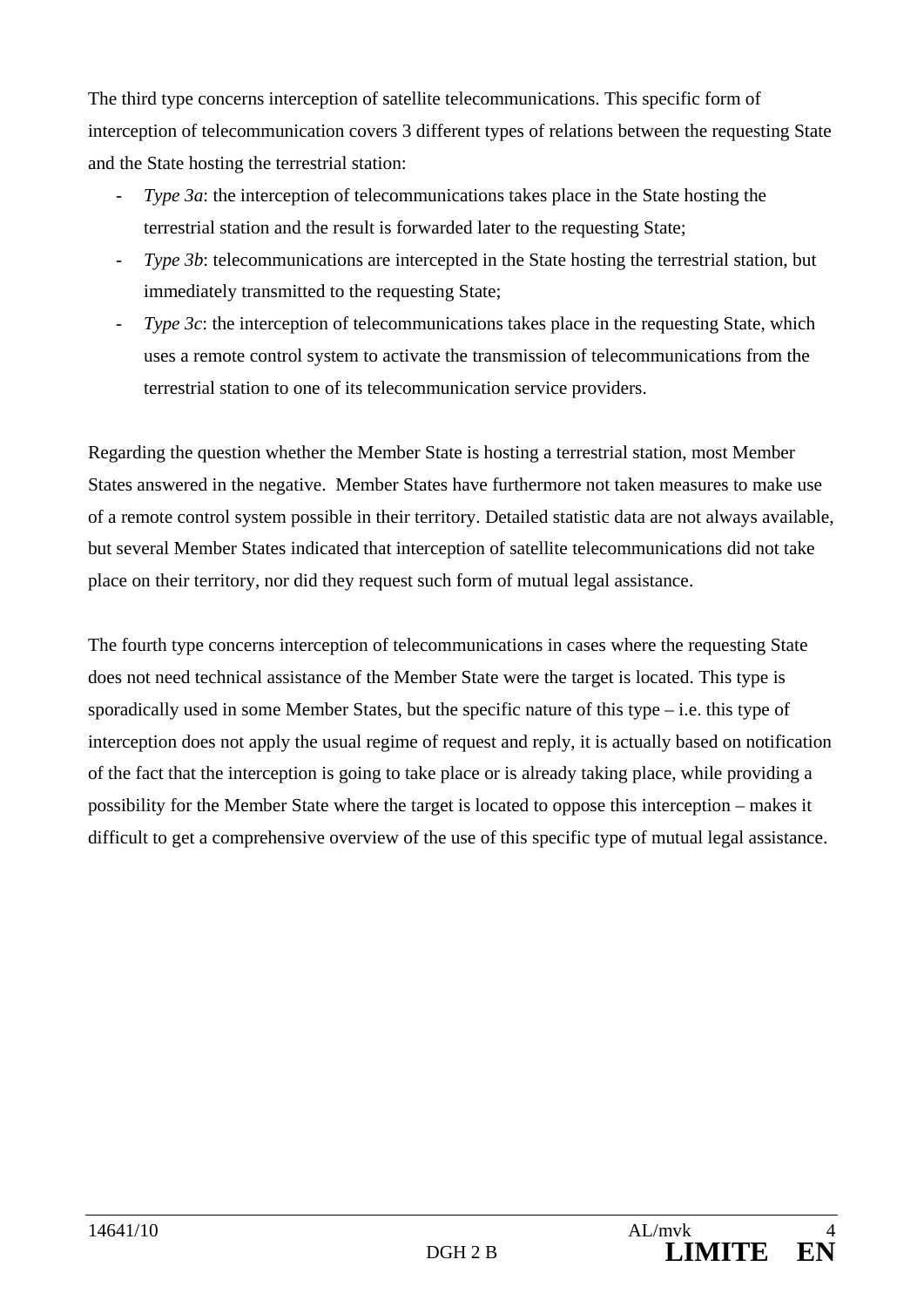The outcome of the questionnaire indicates that both types of ordinary interception of telecommunications (with and without immediate transmission) are applied in a number of Member States. The results also show that the relatively low use of all the different types of interception is, amongst others, linked with practical or technical limitations. The Presidency is aware that excluding certain types merely on the ground of elements of an evolving nature could, in the long run, undermine the objective of the new framework. Taking into account the concerns expressed by the Member States during the discussions, the Presidency invites the Member States to reflect on the possible enlargement of the scope to all forms of interception of telecommunications.

However, the possible introduction of all forms of interception within the scope of the Directive does not mean that provisions in this Directive on these issues should follow the structure found in the 2000 EU MLA Convention. Practical experience in the application of these provisions should be used to simplify, where appropriate, the current legal framework. This discussion should however form a part of the negotiations on Chapter IV and will not be addressed at this stage.

### **2. Issuing authorities**

During the discussion at the Working Party on 28 September 2010 delegations further discussed the definition of authorities competent to issue an EIO (Article 2 (a)). More particularly, delegations have expressed their opinions in respect of the five options presented by the Presidency in its note (doc 13822/10). As a result of the discussions, it seems that option 3 which, while maintaining the text of Article 2 (a) (ii) as it was, introduces a validation procedure and an additional ground for refusal in case the EIO would not be validated, gained the most extensive support among the delegations.

Reflecting upon the possible solutions, the Presidency would like to present to the delegations two options (below) by which the validation procedure could be introduced into the text. Accordingly, the Presidency would like to invite the delegations to consider the following options. Both wordings are based on the model set out in the EEW Framework decision, but its application is broader, as it is not restricted to coercive measures.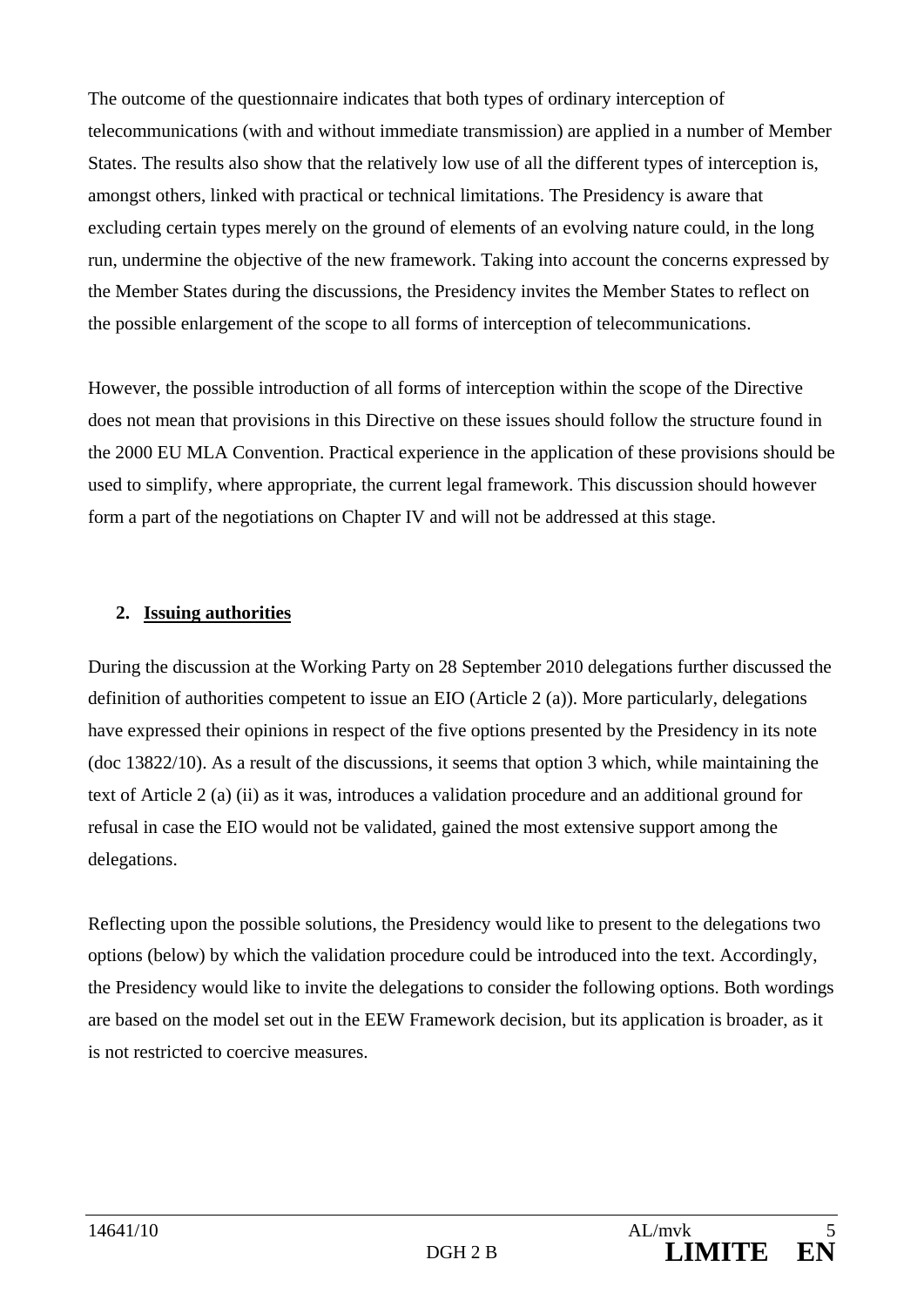As an introductory remark, the Presidency would however like to underline that it is understood that the EIO may in fact contain requests for executing more than one investigative measure, in respect of any of which the national law of the executing Member State may set different requirements. Accordingly, for some of the measures covered by a particular EIO, the validation procedure might be necessary, but it would not be for some others. In order to ensure the practical application of such an EIO, it appears that a pragmatic solution would be if the directive allows for a partial nonexecution of an EIO: the investigative measures in respect of which the required validation procedure was not completed, will not be executed. However, this possibility of a partial execution of the EIO is not limited to the validation requirement, but could be envisaged for almost all grounds for refusal, and therefore should be addressed in a more general way. If the delegations can agree with the latter, the Presidency will reflect on a drafting proposal.

#### *OPTION 1*

This option entails that the executing authority can only refuse the execution of an EIO (or only some of the investigative measures covered by the EIO) on the ground that it has not been issued and/or validated by a judge, a court, an investigating magistrate or a prosecutor if its Member State has made a notification that such validation is required. Accordingly, the validation procedure would apply to all EIOs transmitted to a Member State which has notified such a requirement. This option has the advantage that the issuing authority knows from the outset that the EIO must be subject to the validation procedure and it may therefore undertake the necessary steps before forwarding the EIO to the executing Member State. Such a solution would allow for a swift execution of an EIO, without the need to postpone it in order for the issuing authority to comply with the validation procedure.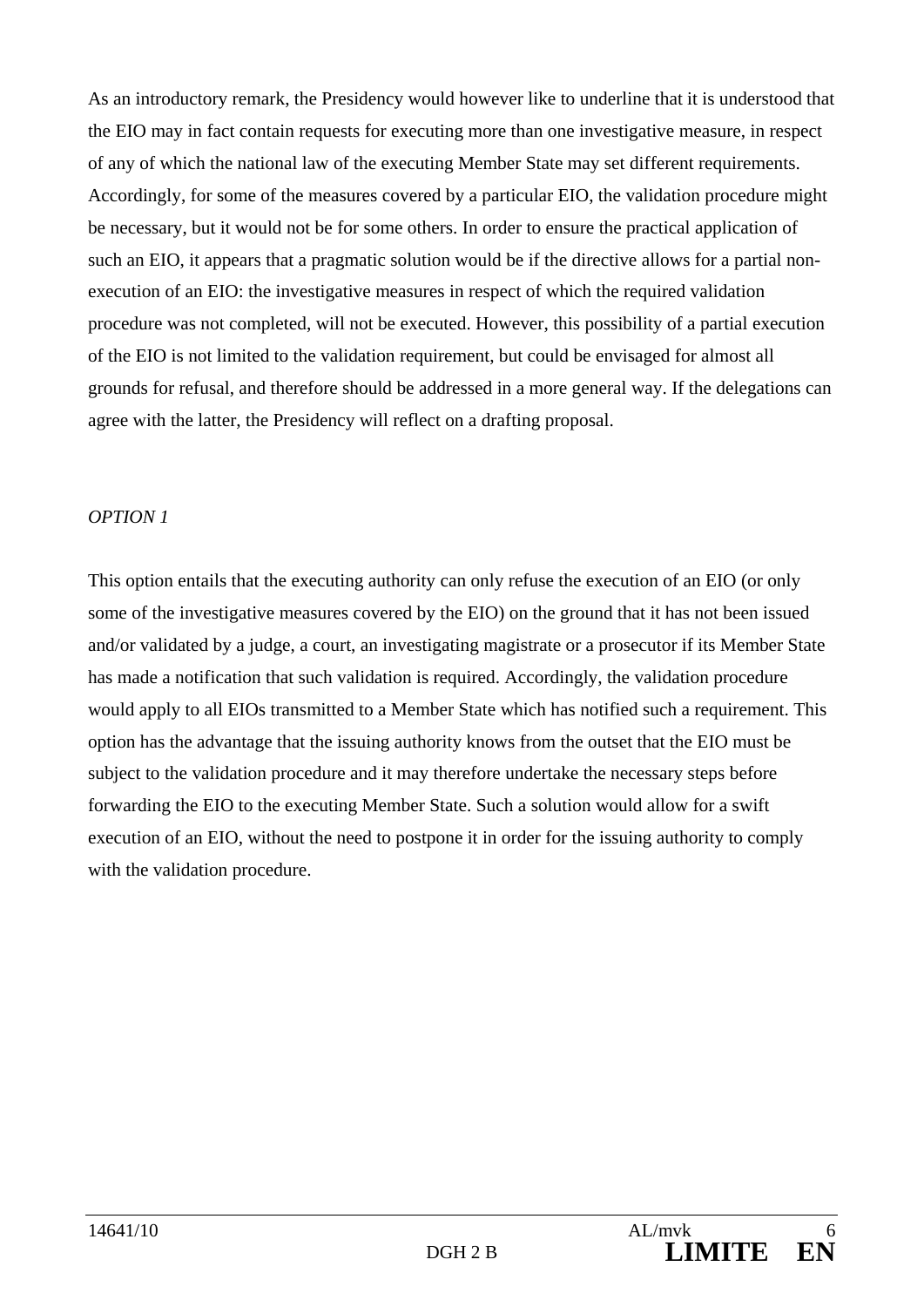The relevant wording of Article 8 could be as follows:

#### *Article 8*

#### *Recognition and execution*

*'2bis. If the issuing authority is not a judge, a court, an investigating magistrate or a public prosecutor and the EIO has not been validated by one of those authorities in the issuing State, the executing authority may decide that the EIO may not be executed, subject to a declaration or notification in accordance with paragraph 2ter. Before so deciding, the executing authority shall consult the competent authority of the issuing State.* 

*2ter. A Member State which wants to avail itself of the possibility foreseen in paragraph 2bis, shall, at the time of adoption of this Framework Decision, make a declaration or subsequent notification to the General Secretariat of the Council requiring such validation in all cases where the issuing authority is not a judge, a court, an investigating magistrate or a public prosecutor and where the measures necessary to execute the EIO would have to be ordered or supervised by a judge, a court, an investigating magistrate or a public prosecutor under the law of the executing State in a similar domestic case.'* 

...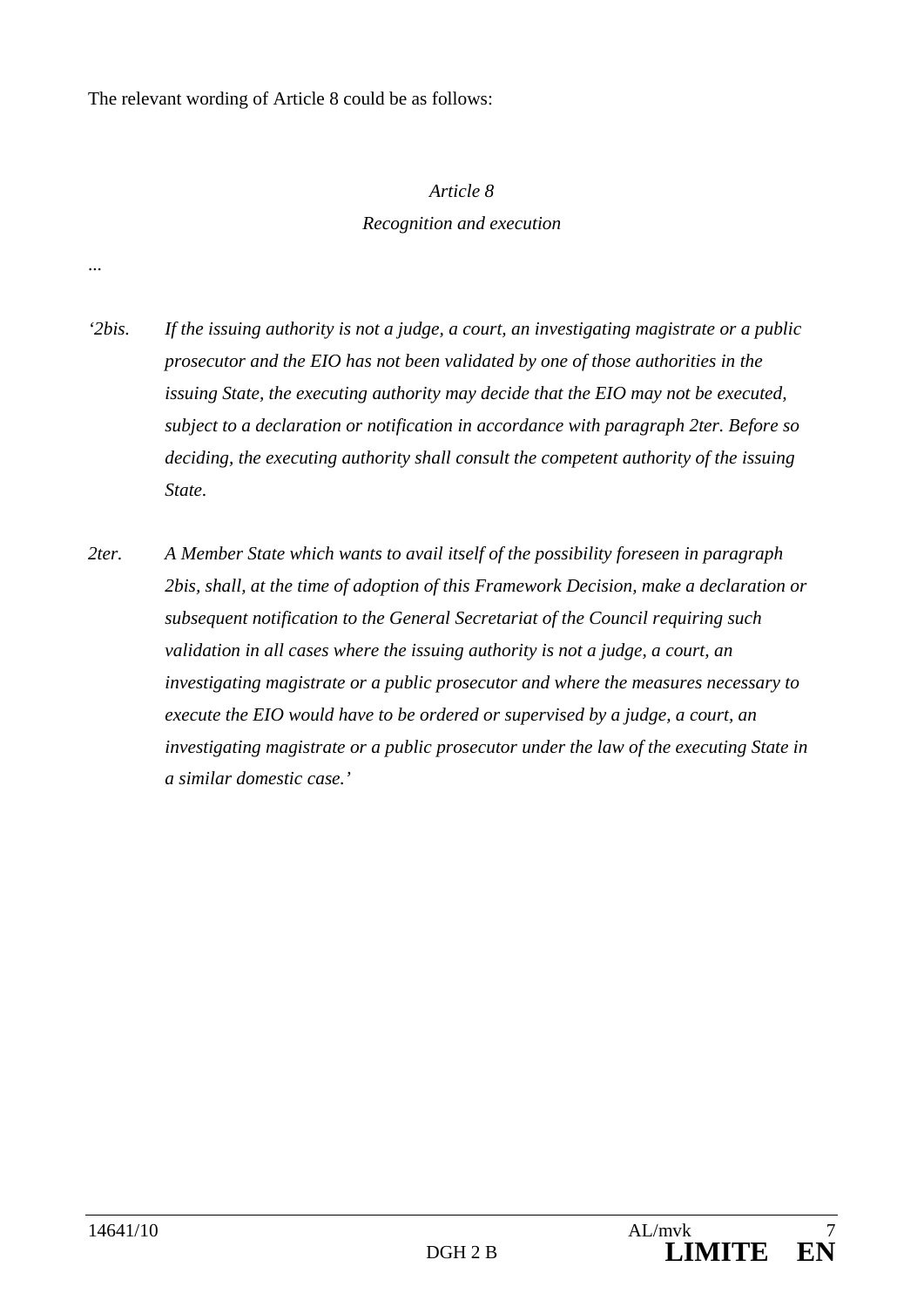#### *OPTION 2*

This option is based on the assumption that the Member States may declare that they would require a validation of an EIO in all cases. However, should such declaration not be made, the executing authority would still be allowed to decide on a case by case basis that it will require validation of an EIO. Such an approach was followed in the EEW Framework Decision. The disadvantages of this option, as against option 1, are the consequence of a lower certainty for the issuing authority as to the requirements which may be requested by the executing authority for a particular EIO. On the other hand, such option allows for more flexibility for the executing authority to require validation since the EIO may cover numerous different investigative measures.

The relevant wording for this option could read as follows:

# *Article 8 Recognition and execution*

...

- *"2bis. If the issuing authority is not a judge, a court, an investigating magistrate or a public prosecutor and the EIO has not been validated by one of those authorities in the issuing State, the executing authority may, in the specific case, decide that the EIO may not be executed. Before so deciding, the executing authority shall consult the competent authority of the issuing State.*
- *2ter. A Member State may, at the time of adoption of this Framework Decision, make a declaration or subsequent notification to the General Secretariat of the Council requiring such validation in all cases where the issuing authority is not a judge, a court, an investigating magistrate or a public prosecutor and where the measures necessary to execute the EIO would have to be ordered or supervised by a judge, a court, an investigating magistrate or a public prosecutor under the law of the executing State in a similar domestic case."*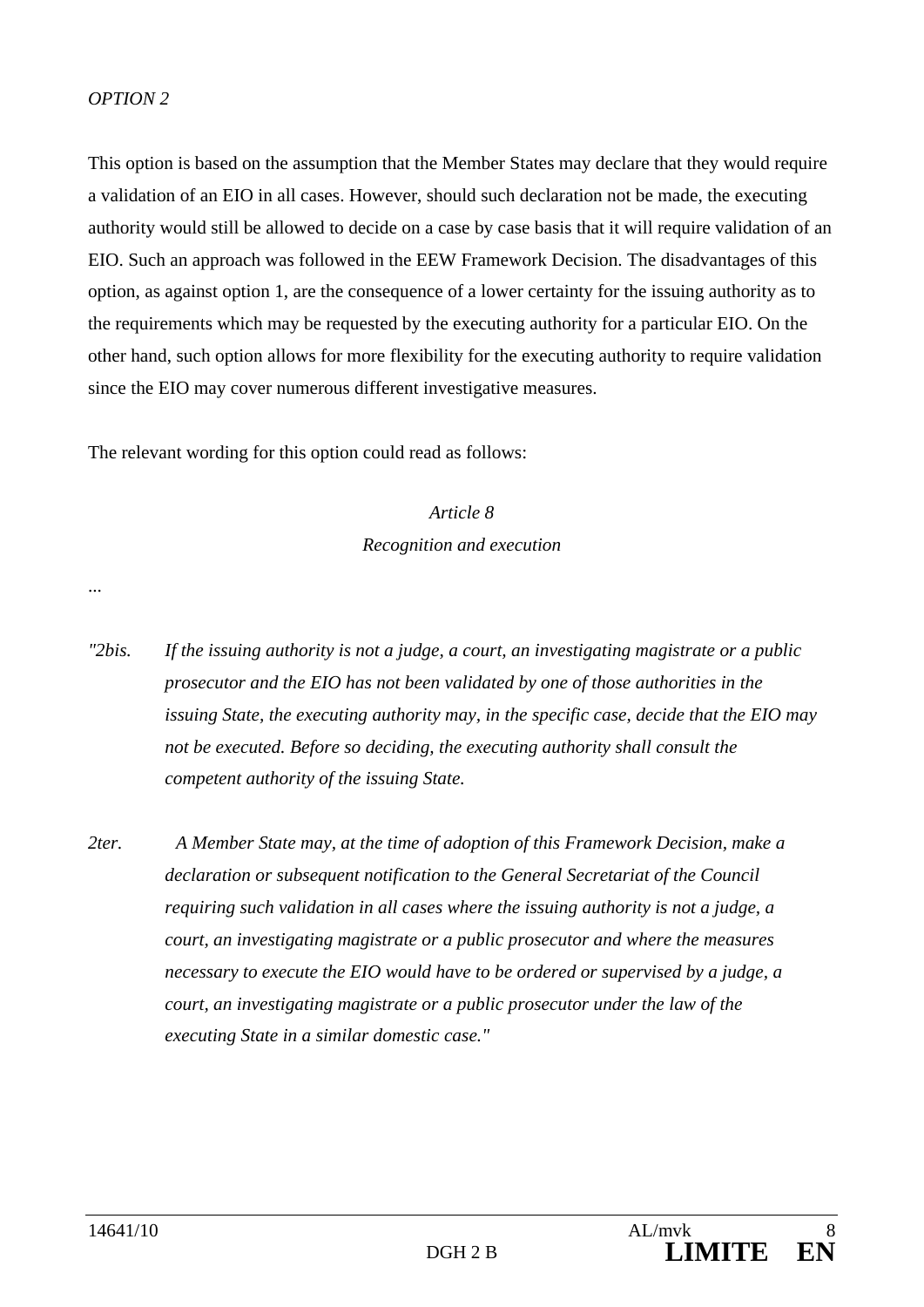For both options, an additional ground for refusal will have to be introduced into Article 10 (1) when, in the described cases, the EIO has not been validated.

### **3. Central authorities**

Delegations also maintained their concerns in respect to the definition of 'executing authority'. Nevertheless, it needs to be noted that the text amendments proposed by Presidency to Article 2 (b) were generally welcomed by the delegations and it has been confirmed that the 'executing authority' should be understood as an authority having competence to recognise the EIO and to trigger, in accordance with the specific national rules to that effect, the execution of it.

Despite this common understanding on the principle, the discussion remained undecided regarding the envisaged role and competences of the central authorities. In its previous note, the Presidency invited delegations to reflect on whether Article 6(2), read in conjunction with the newly drafted Article 2 (b), may allow for a procedure whereby the central authority takes the decision on the execution of an EIO and orders it to be carried out by law enforcement authorities. Such procedure should not be a way of derogating from direct contacts between competent authorities. In addition, it would have to be strictly limited to cases where the specific situation regarding the separation of powers in the Member State concerned makes it impossible to designate a judge, a prosecutor or the police as the authority competent to recognise an EIO. In this respect some further clarification was provided by the UK delegation.

UK/IE/CY/MT insisted on a formulation which would not prevent them from designating a central authority as executing authority. COM/ES/FR/EL opposed such solution, while FR/ES and IT indicated a scrutiny reservation in case the text would be modified.

The Presidency understands the preoccupations of the delegations which object the proposal to extend the role of the central authorities. At the same time the Presidency notes however that a certain flexibility needs to be maintained in order for the instrument to accommodate the specificity of legal systems such as that of the "common law" Member States.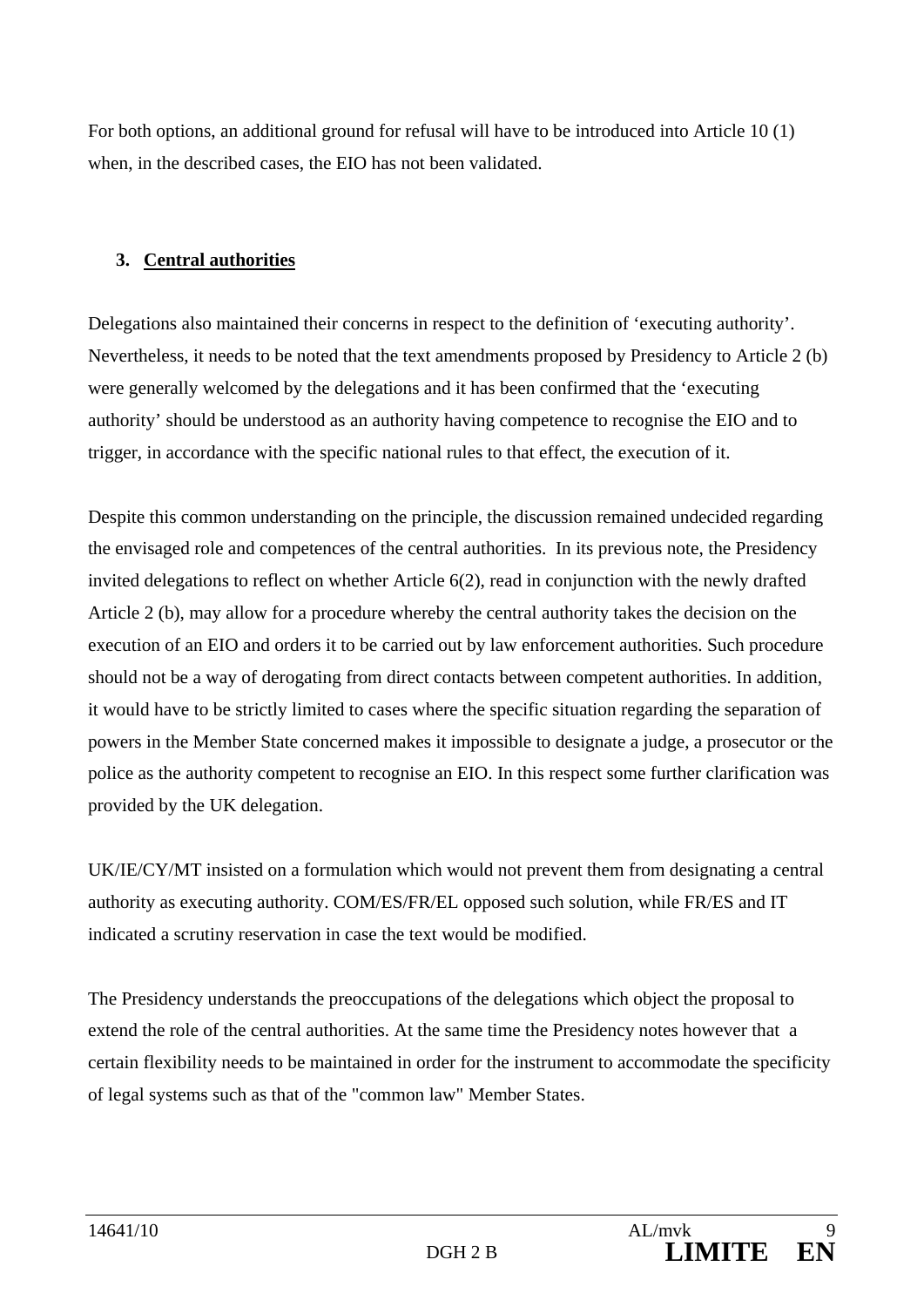In order to accommodate the preoccupations stated by the delegations the Presidency proposes that the following sentence is added at the end of Article 2 (b):

"*A central authority may be designated as an executing authority only where there is no judge, court, investigating authority or public prosecutor competent to ensure the execution of the investigative measure mentioned in the EIO in a similar national case and where it is necessary in accordance with the fundamental aspects of the criminal justice system of the Member State regarding the division of powers between the police, prosecutors and judge.<sup>4</sup> The designation of a central authority should not be a way of derogating from direct contacts between competent authorities".* 

Further clarification would be needed to ensure that such wording would not be prejudiced by Article 6 (2).

The Presidency invites the delegations to indicate whether they can accept the new draft proposal.

### **4. Procedures (Article 4)**

The discussion on this point continued on the basis of the positions taken by the delegations during the previous meetings and the outcome of the questionnaire submitted by the Presidency**<sup>5</sup>** . The Presidency would however like to indicate that further discussions in the Working Party, including with regard to Articles 9 and 10, should focus on cases referred to in Article 4(a) (criminal proceedings). Once agreement is reached on the main Articles of the Directive for cases referred to in Article 4(a), further evaluation will be necessary in order to see if the agreed solution has to be adapted with regards to cases referred to in Article 4(b), (c) and (d).

<sup>&</sup>lt;sup>4</sup> The wording is aligned with the text of Article 82(3), 83 TFEU and as applied in Article 9e of the Eurojust decision.

<sup>5</sup> Doc. 13050/1/10.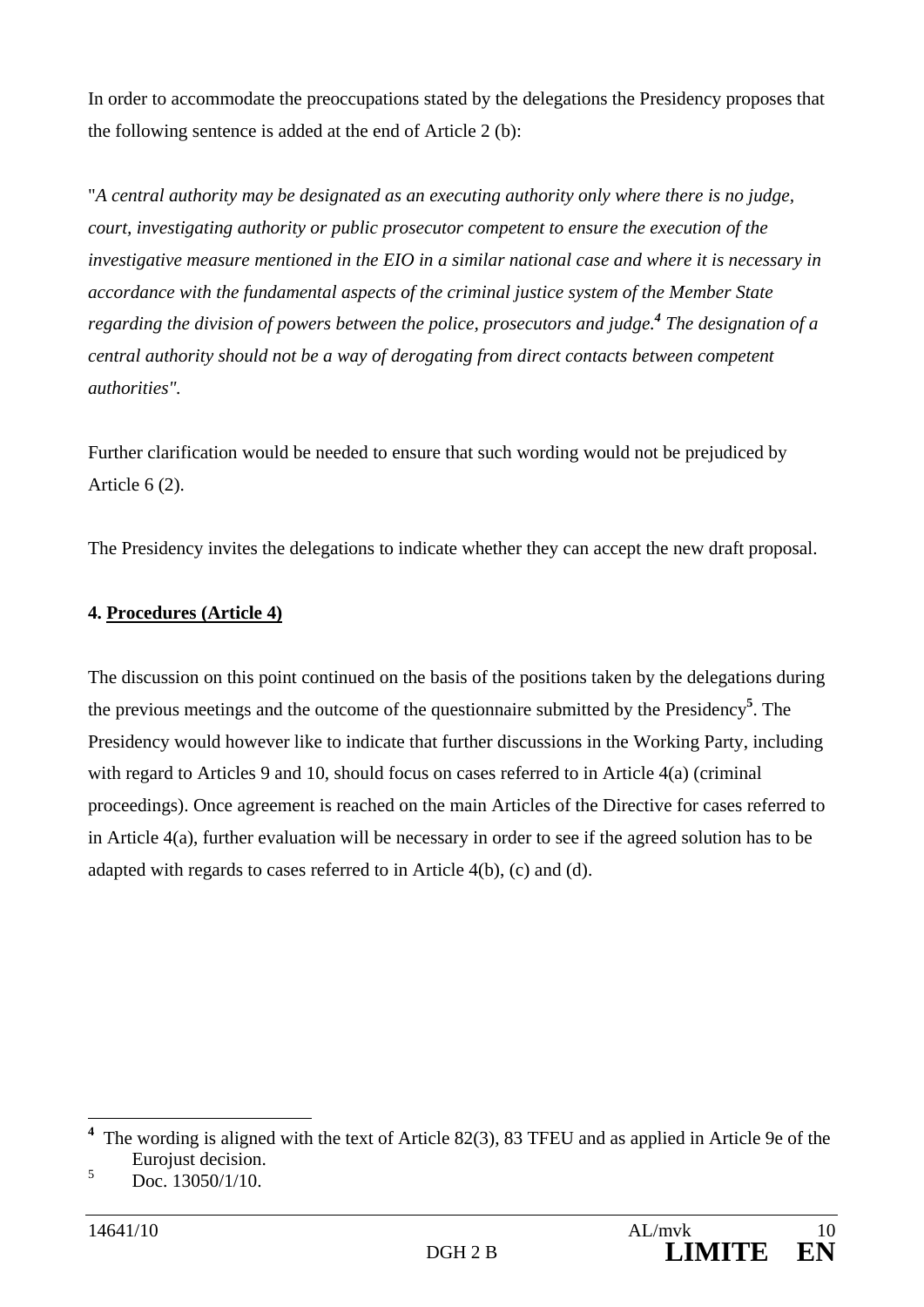#### **5. Proportionality**

During the discussions, delegations raised some concerns as regards proportionality.

In view of addressing the concerns expressed, a new provision (Article 5a) has been inserted in the text providing:

- a proportionality check by the issuing authority which should encompass the verification of the following three elements:
	- o whether the evidence sought is necessary and proportionate for the purpose of proceedings,
	- o whether the measure chosen is necessary and proportionate for the gathering of this evidence, and
	- o whether, by means of issuing the EIO, another MS should be involved in the gathering of this evidence;
- the assurance that the issuing authority would have been able to order the investigative measure mentioned in the EIO under the same conditions in a similar national case.

This new provision has been broadly supported by the delegations. Some of them however suggested to add additional provisions allowing for a proportionality check by the executing authority. In this regard, three different situations were identified during the discussions:

1. the executing authority may need to assess whether the execution of the EIO could have a disproportionate impact in the executing Member State: UK/DE gave an extensive explanation in their working document<sup>6</sup> on the possible impact on executing MS resources. While recognising the potential impact on capacity and costs for the executing State, most of the Member States were not in favour of introducing a new ground for refusal based on a proportionality check. Article 11 (5) provides some flexibility for the executing authority in terms of deadlines when it is not practicable to meet them. The Presidency also would like to recall that it will organize in the near future, at appropriate level, a specific discussion on the issues of capacity and costs.

 $\overline{a}$ 

**<sup>6</sup>** DS 1623/10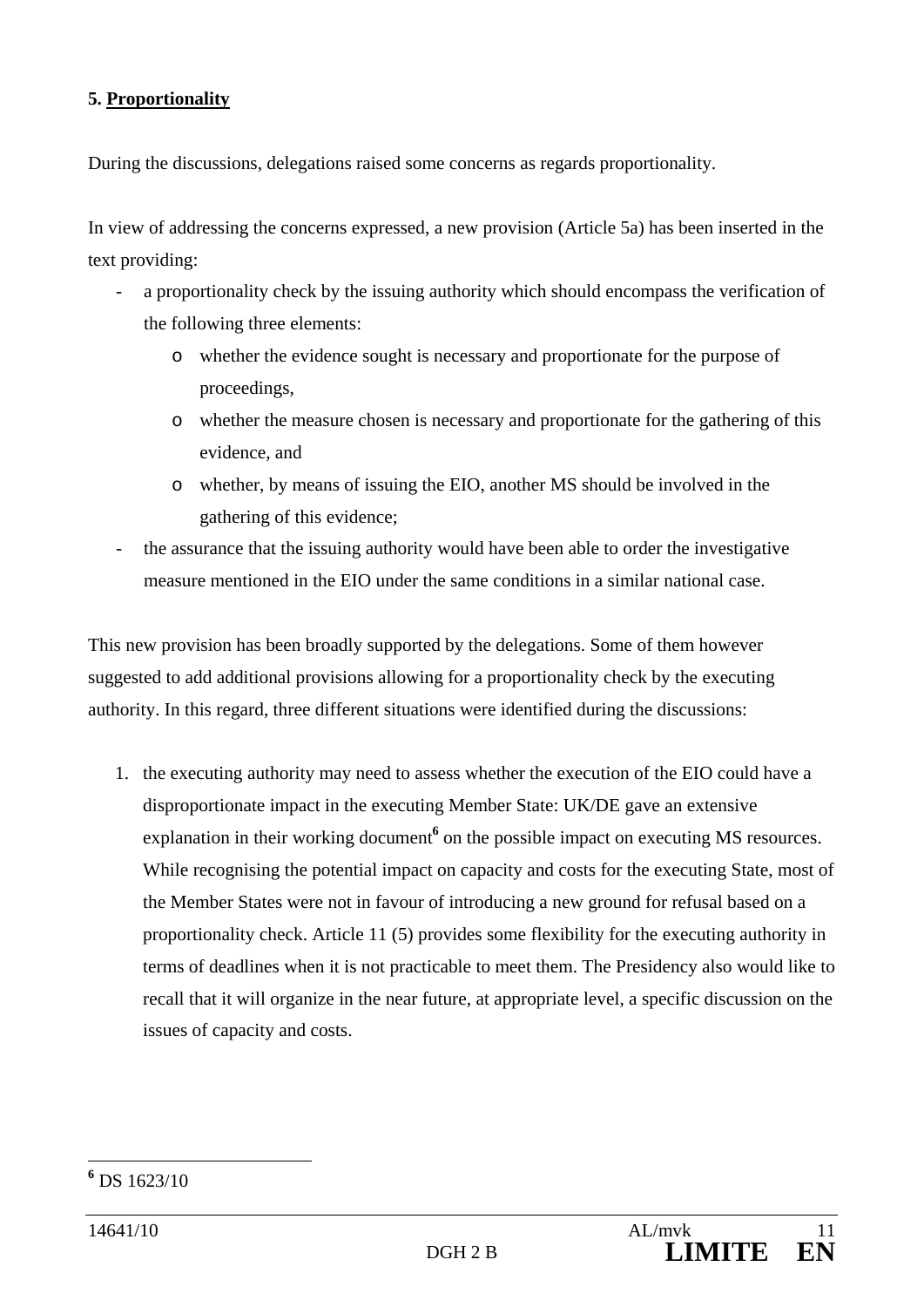- 2. the executing authority may need to assess whether the measure indicated in the EIO is proportionate : Article 9 (1) (c) already provides for the possibility for the executing authority to opt for another investigative measure when the latter will have the same result as the measure provided for in the EIO by less coercive means.
- 3. the executing authority may need to assess whether the issuing of the EIO could have been disproportionate : this would allow the issuing authority to examine the substantive reasons which have lead to the issuing of the EIO. This would clearly infringe the principle of mutual recognition.

The Presidency invites delegations to confirm that :

- proportionality should be checked only by the issuing authority, while allowing a certain flexibility for the executing authority through Article  $9(1)(c)$
- the level of control of proportionality provided in article 5a is appropriate

### **6. Protection of personal data**

Following the discussion concerning the data protection issues, the delegations were inclined to agree on an additional recital specifying that the provisions of the Council Framework Decision 2008/977/JHA will apply to the processing of personal data transmitted in the framework of the Directive regarding the EIO. The suggested recital could read as follows: " *Council Framework Decision 2008/977/JHA of 27 November 2008 on the protection of personal data processed in the framework of police and judicial cooperation in criminal matters (OJ L 350 , 30.12.2008, p.60) applies to the transmission of personal data on the basis of an EIO, including its Article 11 on limitation of purposes for which the personal data may be further processed, and provides for an adequate level of data protection in the context of evidence transmitted between Member States*."

The Presidency invites the delegations to agree on this new recital.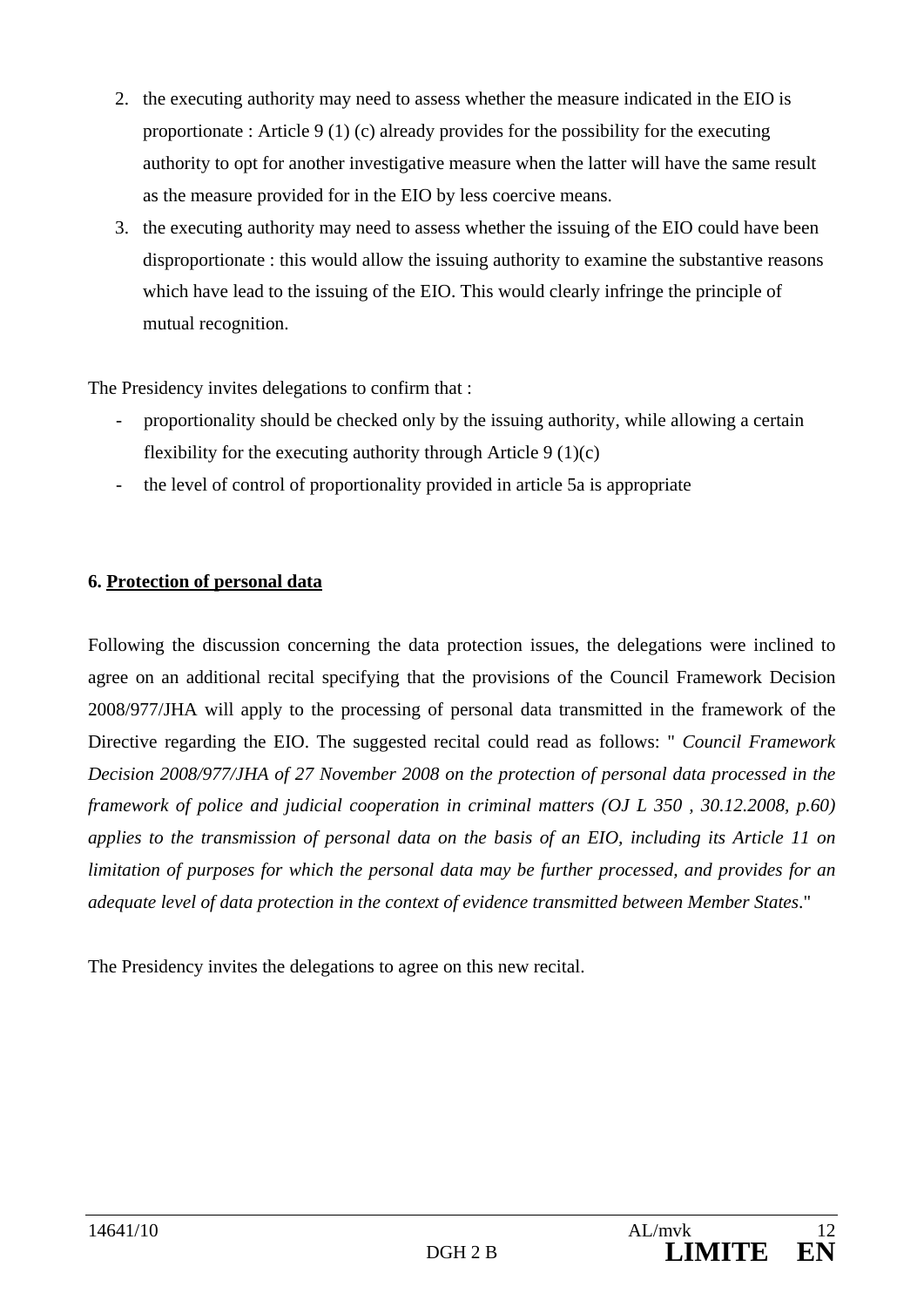### **7. Automaticity/flexibility of the execution of the EIO (Articles 9 and 10)**

During the discussions, some Member States asked for more flexibility for the executing authority. In this regard, two major issues may be identified:

- double criminality and availability of the measure according to the law of the executing **State**
- other conditions of the law of the executing State to be fulfilled

### *(a) Double criminality and availability of the measure*

Questions may be raised as regards the obligation to execute an EIO that relates to an offence which is not punishable under the law of the executing MS or that relates to an offence for which the measure is not available according to the law of the executing MS.

In the framework of mutual legal assistance between Member States, the 1959 Council of Europe Convention poses as a general rule that double criminality does not apply. Through declarations to the Convention, double criminality can, in principle, only be checked for the execution of search and seizure. In the Framework Decision on the European Evidence Warrant, double criminality may be checked:

- if it is necessary to carry out a search or a seizure
- unless if the EEW relates to one of the 32 listed offences, at least if these are punishable in the issuing State by a custodial sentence or a detention order for a maximum period of at least 3 years

Moreover, the MS shall ensure that measures, including search and seizure, are available for the purpose of the execution of the EEW where it is related to one of the 32 listed offences.

The original proposal on the EIO does not provide for double criminality as a general ground for refusal in Article 10. Article 9(1)(b) brings some flexibility and makes it possible for the executing authority to opt for a different type of measure than the one specified in the EIO *'when the investigative measure indicated in the EIO exists under the law of the executing State but its use is restricted to a list or a category of offences which does not include the offence covered by the EIO"*.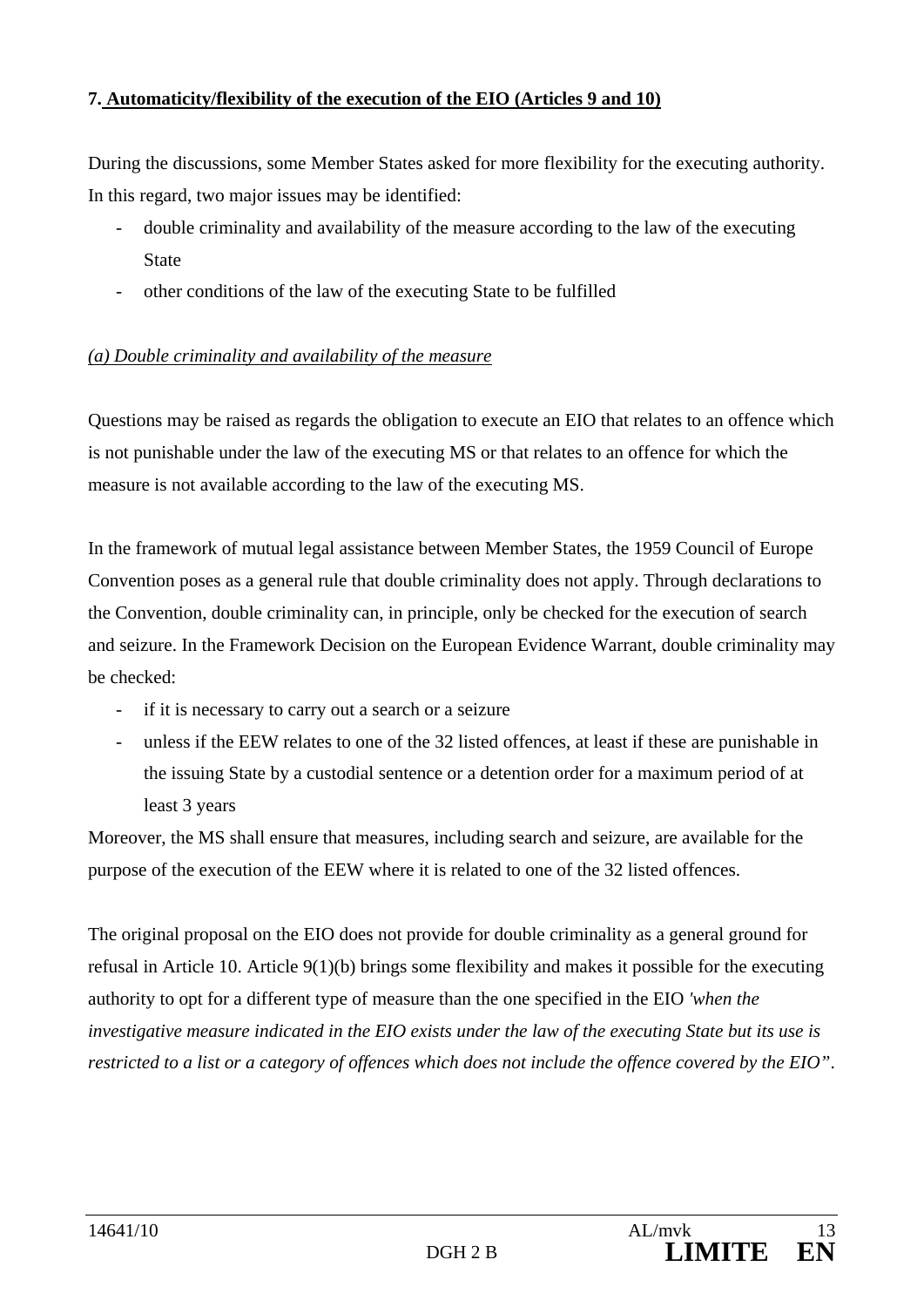In the explanatory memorandum, it is stated that this case covers for example the situation where the EIO is issued in order to intercept the telecommunications of a suspect and where, in the executing State, the interception of telecommunications is available only for a list of offences which does not include the offence mentioned in the EIO. During the discussions, NL raised the attention that such a provision, in conjunction with Article 10(c), could constitute a step backwards allowing for a wide ground for refusal linked to dual criminality. Indeed, as soon as a measure is limited to a category of offences, the executing MS will firstly have to assess whether the offence concerned exists in its national law before checking whether the measure concerned may be ordered in relation to that offence. In Member States where most measures are limited to a category of offences (for examples offences punishable by a minimum penalty), Article  $9(1)(b)$  coupled with Article  $10(c)$ would reintroduce *de facto* a wider double criminality check than allowed under MLA.

Other Member States have asked for providing an explicit possibility for a dual criminality check.

During the meeting of 28 September, the Presidency has tabled a compromise proposal along the lines of the Framework Decision on the European Evidence Warrant, replacing Article 9(1)(b) with a new paragraph providing for the possibility for the executing authority to opt for another investigative measure than the one indicated in the EIO when:

- (i) the investigative measure indicated in the EIO is a search or a seizure;
- (ii) the offence for which the EIO is issued is not included in on of the 32 listed offences; and
- (iii) this search or seizure is not available under the law of the executing State for the offence concerned.

This compromise proposal was supported by few delegations. Several noted that the new Article 9(1)(b) would apply only to search and seizure, while the previous version had a potentially much wider scope.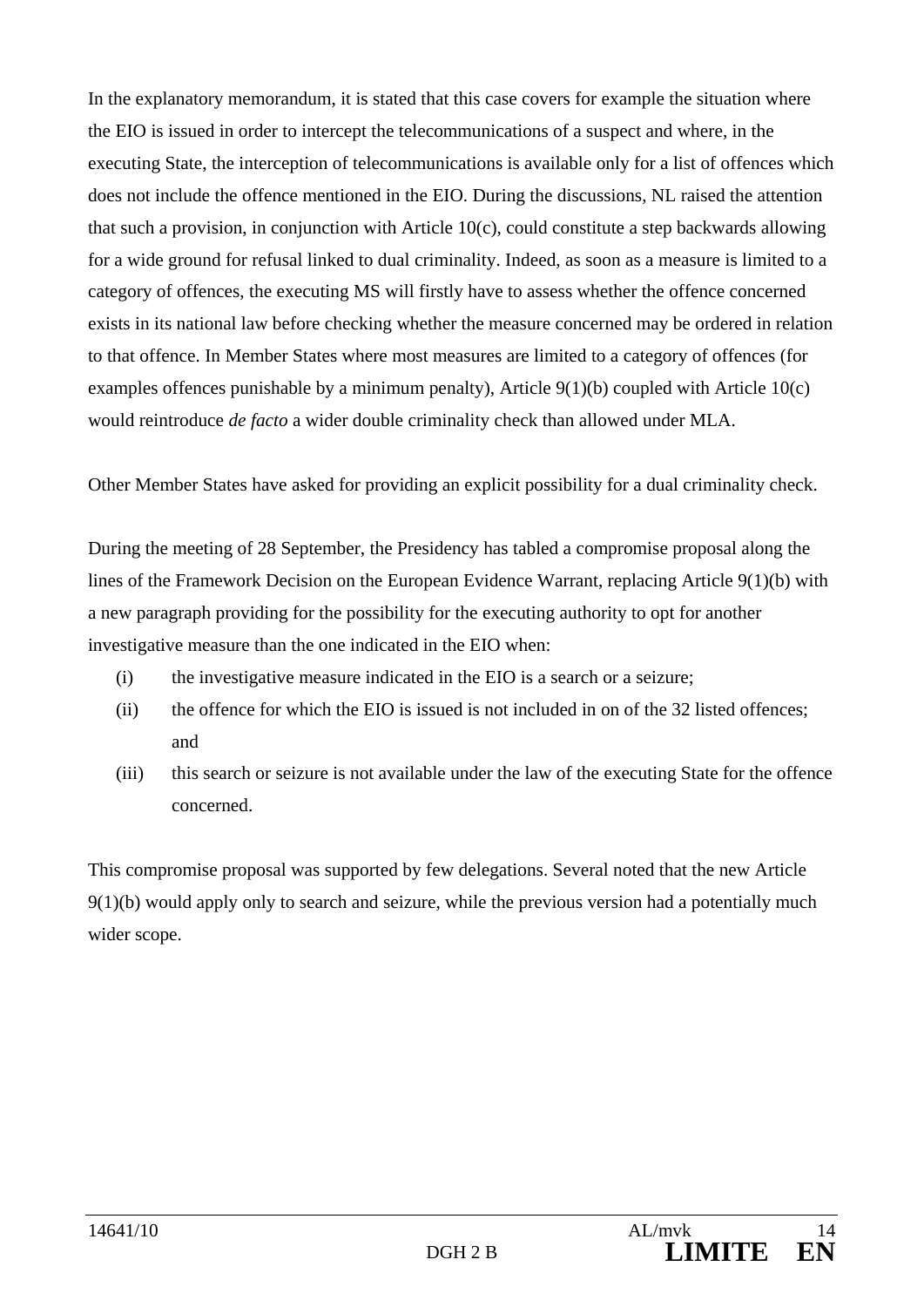In view of finding a compromise solution to this crucial issue, the Presidency would like to ask the delegations if they can agree with the following principles:

- there should be no step backwards as regards to the existing acquis and therefore there is a need to limit the application of Art.  $9(1)(a)$  and (b) in conjunction with Art.  $10(1)(c)$
- some flexibility should be given to the executing State, without allowing for a general ground for refusal. A possibility would be to distinguish three categories of measures:
	- o first category = less coercive/intrusive measures (evidence already in the possession of the executing authority, obtaining of documents,  $\text{etc.}$ <sup>7</sup>, for which Article 9(1)(a) and (b) in conjunction with Article 10(1)(c) would not be applicable;
	- $\circ$  second category = coercive/intrusive measures (search and seizure, hearing of witnesses/suspects without consent,  $\text{etc}^8$ ) for which Article 9(1)(a) and (b) in conjunction with Article  $10(1)(c)$  would not be applicable, but there would be a possibility for the executing authority to check double criminality, except for the 32 listed offences<sup>9</sup>;
	- o third category = residual category for which Article  $9(1)(a)$  and (b) in conjunction with Article  $10(1)(c)$  would be applicable.

The Presidency invites the delegations to reflect on this alternative proposal.

### *(b) Application of other conditions of the law of the executing MS*

During the discussions, some Member States have asked to insert an additional ground for refusal if the measure would not have been authorised under the law of the executing Member State.

The Presidency understands some of the concerns expressed by delegations about the necessity to comply with specific conditions imposed by their domestic legislation when executing an EIO. Italy gave the example of the prohibition, according to the Italian law, to search a lawyer's house.

 **7** To be listed.

**<sup>8</sup>** To be listed.

**<sup>9</sup>** It has to be noted that the most intrusive measures (such as interception of telecommunications or infiltration) would actually constitute a fourth category, as Article 27 provides for wider possibilities of refusal for those measures.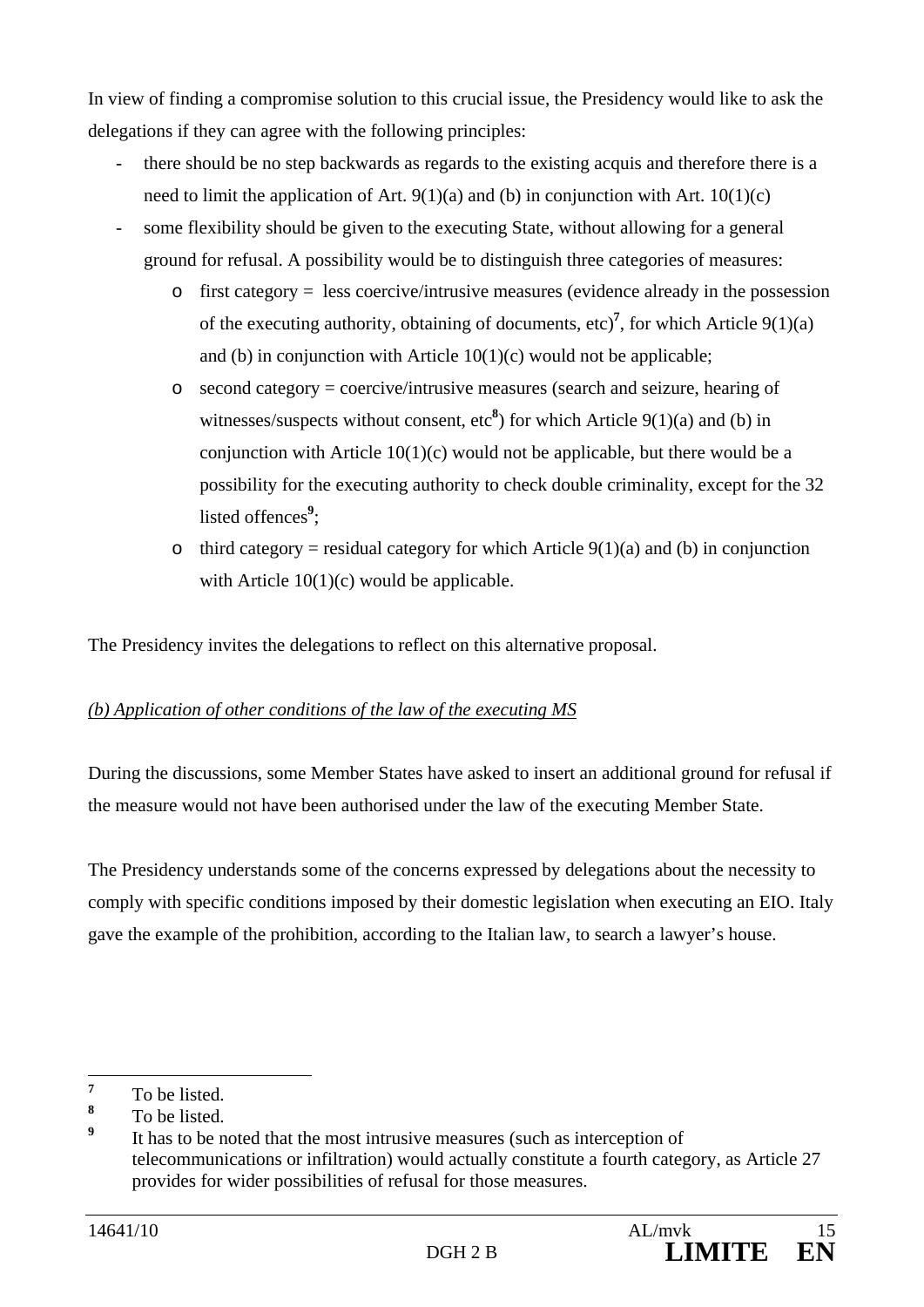The Presidency would firstly like to refer to Article 8(1) that makes it clear that the national law of the executing Member State applies to the procedural rules for the execution. In the explanatory memorandum of the proposal, it is explicitly stated that, for example, in the case of an EIO issued for the purpose of searching a house, the modalities of the search will be governed by the law of the executing State. If the search of a house is possible at night in the issuing State, but not in the executing State, Article 8(1) makes it possible for the executing authority to carry out the measure during daytime in accordance with its own legislation.

The Presidency would also like to raise the attention on the possible consequences of inserting a wide ground for refusal when the measure would not have been authorised under the law of the executing Member State. Such a ground for refusal would not only allow the executing Member State to look at the substantive reasons for issuing the EIO, but would also give predominance to the law of the executing State, which would clearly contradict the principle of mutual recognition.

In order to obtain a clear view of the concerns of certain Member states, the Presidency reiterates its request to provide more detailed information on possible legal conditions provided by their national law that would not be safeguarded by the current text of the proposal.

\_\_\_\_\_\_\_\_\_\_\_\_\_\_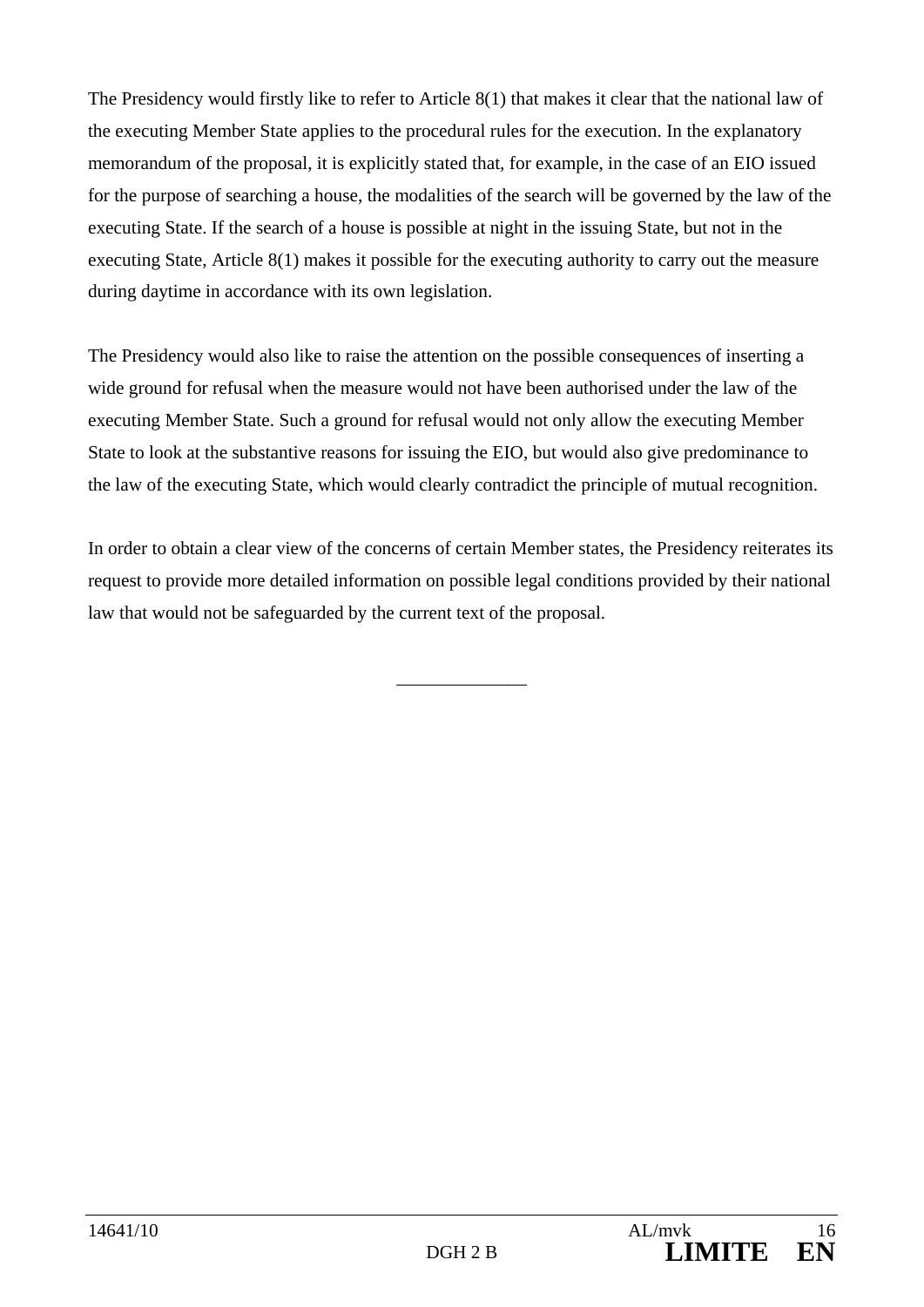**Initiative of the Kingdom of Belgium, the Republic of Bulgaria, the Republic of Estonia, the Kingdom of Spain, the Republic of Austria, the Republic of Slovenia and the Kingdom of Sweden for a Directive of the European Parliament and of the Council** 

**of** 

### **regarding the European Investigation Order in criminal matters**

### THE EUROPEAN PARLIAMENT AND THE COUNCIL OF THE EUROPEAN UNION

Having regard to the Treaty on the Functioning of the European Union, and in particular Article 82 $(1)(a)$ <sup>10</sup> thereof,

Having regard to the initiative of the Kingdom of Belgium, the Republic of Bulgaria, the Republic of Estonia, the Kingdom of Spain, the Republic of Austria, the Republic of Slovenia and the Kingdom of Sweden,

After transmission of the draft legislative act to the national Parliaments,

Acting in accordance with the ordinary legislative procedure,

 $10$ **<sup>10</sup>** Question from UK/DE about the need to extend the legal basis selected for this initiative to Article 82 (1) (d).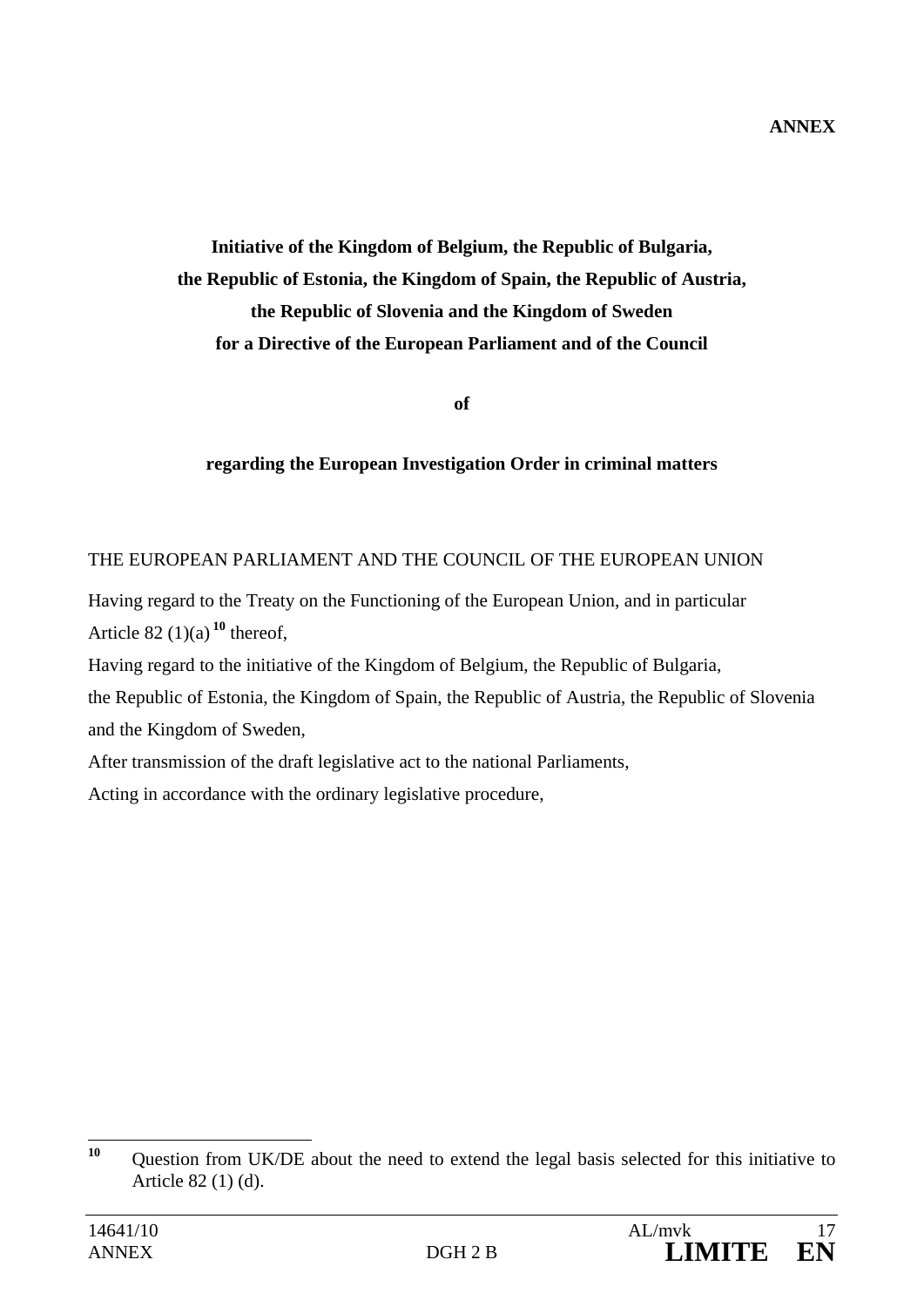#### Whereas:

- (1) The European Union has set itself the objective of maintaining and developing an area of freedom, security and justice.
- (2) According to Article 82(1) of the Treaty on the Functioning of the European Union, judicial cooperation in criminal matters in the Union is to be based on the principle of mutual recognition of judgments and judicial decisions, which is, since the Tampere European Council of 15 and 16 October 1999, commonly referred to as a cornerstone of judicial cooperation in criminal matters within the Union.
- (3) Council Framework Decision 2003/577/JHA of 22 July 2003 on the execution in the European Union of orders freezing property and evidence**<sup>11</sup>**, addressed the need for immediate mutual recognition of orders to prevent the destruction, transformation, moving, transfer or disposal of evidence. However, since that instrument is restricted to the freezing phase, a freezing order needs to be accompanied by a separate request for the transfer of the evidence to the issuing state in accordance with the rules applicable to mutual assistance in criminal matters. This results in a two-step procedure detrimental to its efficiency. Moreover, this regime coexists with the traditional instruments of cooperation and is therefore seldom used in practice by the competent authorities.
- (4) Council Framework Decision 2008/978/JHA of 18 December 2008 on the European evidence warrant for the purpose of obtaining objects, documents and data for use in proceedings in criminal matters**<sup>12</sup>** was adopted to apply the principle of mutual recognition in such respect. However, the European evidence warrant is only applicable to evidence which already exists and covers therefore a limited spectrum of judicial cooperation in criminal matters with respect to evidence. Because of its limited scope, competent authorities are free to use the new regime or to use mutual legal assistance procedures which remain in any case applicable to evidence falling outside of the scope of the European evidence warrant.

 $11$ <sup>11</sup> OJ L 196, 2.8.2003, p. 45.<br><sup>12</sup> OJ L 250, 20, 12, 2009.

**<sup>12</sup>** OJ L 350, 30.12.2008, p. 72.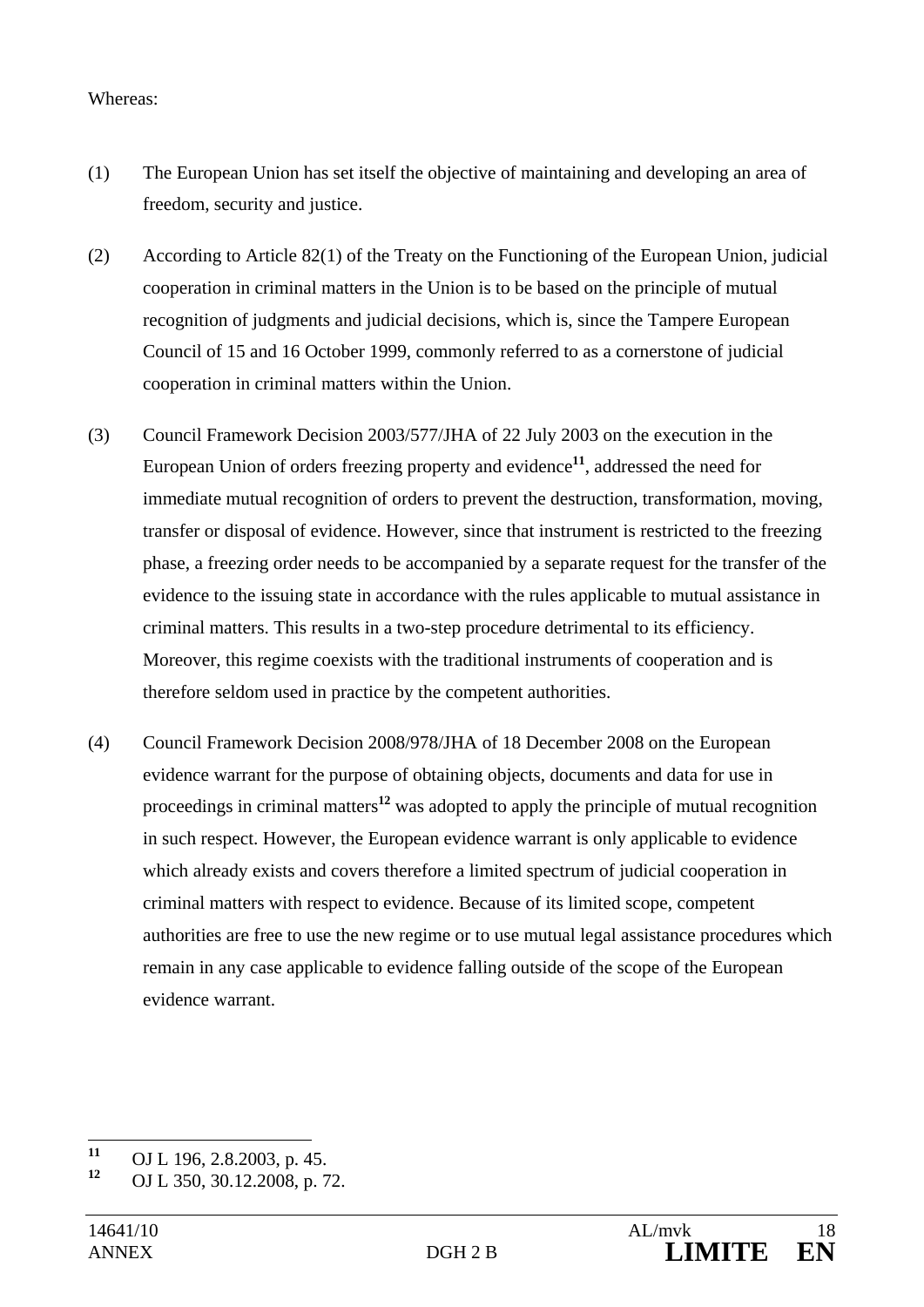- (5) Since the adoption of Framework Decisions 2003/577/JHA and 2008/978/JHA, it has become clear that the existing framework for the gathering of evidence is too fragmented and complicated. A new approach is therefore necessary.
- (6) In the Stockholm programme, which was adopted on 11 December 2009, the European Council decided that the setting up of a comprehensive system for obtaining evidence in cases with a cross-border dimension, based on the principle of mutual recognition, should be further pursued. The European Council indicated that the existing instruments in this area constitute a fragmentary regime and that a new approach is needed, based on the principle of mutual recognition, but also taking into account the flexibility of the traditional system of mutual legal assistance. The European Council therefore called for a comprehensive system to replace all the existing instruments in this area, including the Framework Decision on the European evidence warrant, covering as far as possible all types of evidence and containing deadlines for enforcement and limiting as far as possible the grounds for refusal.
- (7) This new approach is based on a single instrument called the European Investigation Order (EIO). An EIO is to be issued for the purpose of having one or several specific investigative measure(s) carried out in the executing State with a view to gathering evidence. This includes the obtaining of evidence that is already in the possession of the executing authority.
- (8) The EIO has a horizontal scope and therefore applies to almost all investigative measures. However, some measures require specific rules which are better dealt with separately, such as the setting up of a joint investigation team and the gathering of evidence within such a team as well as some specific forms of interception of telecommunications, for example, interception with immediate transmission and interception of satellite telecommunications. Existing instruments should continue to apply to these types of measures.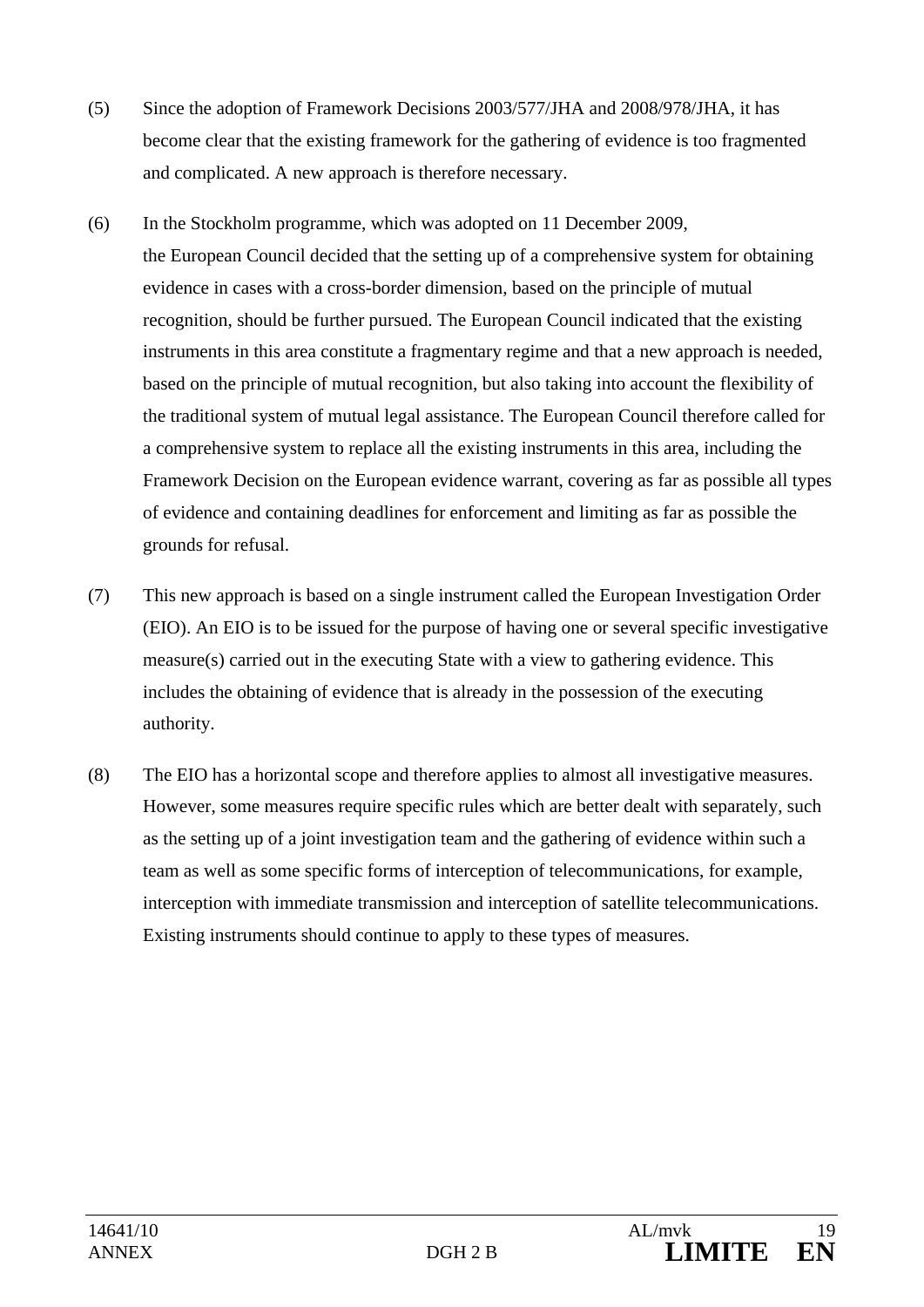- (9) This Directive does not apply to cross-border observations as referred to in Article 40 of the Convention of 19 June 1990 implementing the Schengen Agreement**<sup>13</sup>**.
- (10) The EIO should focus on the investigative measure which has to be carried out. The issuing authority is best placed to decide, on the basis of its knowledge of the details of the investigation concerned, which measure is to be used. However, the executing authority should have the possibility to use another type of measure either because the requested measure does not exist or is not available under its national law or because the other type of measure will achieve the same result as the measure provided for in the EIO by less coercive means.
- (11) The execution of an EIO should, to the widest extent possible, and without prejudice to fundamental principles of the law of the executing State, be carried out in accordance with the formalities and procedures expressly indicated by the issuing State. The issuing authority may request that one or several authorities of the issuing State assist in the execution of the EIO in support of the competent authorities of the executing State. This possibility does not imply any law enforcement powers for the authorities of the issuing State in the territory of the executing State, unless the execution of such powers in the territory of the executing State is in accordance with the law of the executing state and has been agreed between issuing and executing authorities.
- (12) To ensure the effectiveness of judicial cooperation in criminal matters, the possibility of refusing to recognise or execute the EIO, as well as the grounds for postponing its execution, should be limited.

<sup>13</sup> **<sup>13</sup>** OJ L 239, 22.9.2000, p. 19.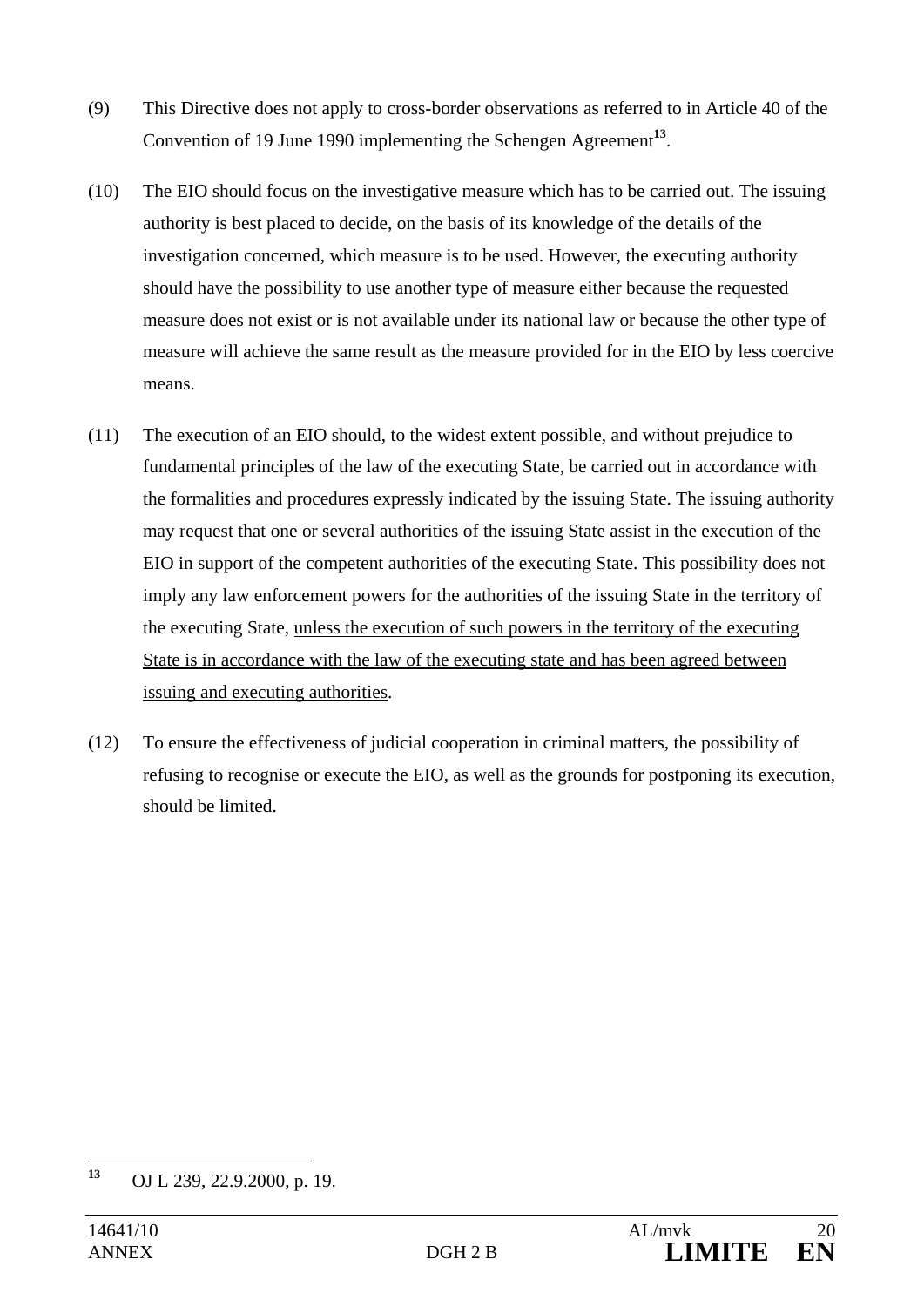- (12a) The principle of *ne bis in idem* is a fundamental principle of law in the European Union. Therefore the executing authority should be entitled to refuse the execution of an EIO if its execution would be contrary to such principle. Given the preliminary nature of the proceedings underlying an EIO, this ground for refusal should only be used by the executing authority when it is firmly confirmed that the trial of the person concerned has been finally disposed of for the same facts and under the conditions set out in Article 54 of the Convention of 19 June 1990 implementing the Schengen Agreement. Such ground for refusal is without prejudice to the obligation of the executing authority to consult the issuing authority in accordance with Council Framework Decision 2009/948/JHA of 30 November 2009 on prevention and settlement of conflicts of exercise of jurisdiction in criminal proceedings.**<sup>14</sup>**
- (13) Time restrictions are necessary to ensure quick, effective and consistent cooperation between the Member States in criminal matters. The decision on the recognition or execution, as well as the actual execution of the investigative measure, should be carried out with the same celerity and priority as for a similar national case. Deadlines should be provided to ensure a decision or execution within reasonable time or to meet procedural constraints in the issuing State.
- (14) The EIO provides a single regime for obtaining evidence. Additional rules are however necessary for some types of investigative measures which should be included in the EIO, such as the temporary transfer of persons held in custody, hearing by video or telephone conference, obtaining of information related to bank accounts or banking transactions or controlled deliveries. Investigative measures implying a gathering of evidence in real time, continuously and over a certain period of time are covered by the EIO, but flexibility should be given to the executing authority for these measures given the differences existing in the national laws of the Member States.
- (14a) When making a declaration concerning the language regime, Member States are encouraged to include at least one language which is commonly used in the European Union other than their official language(s).

<sup>14</sup> **<sup>14</sup>** OJ L 328, 15.12.2009, p. 42.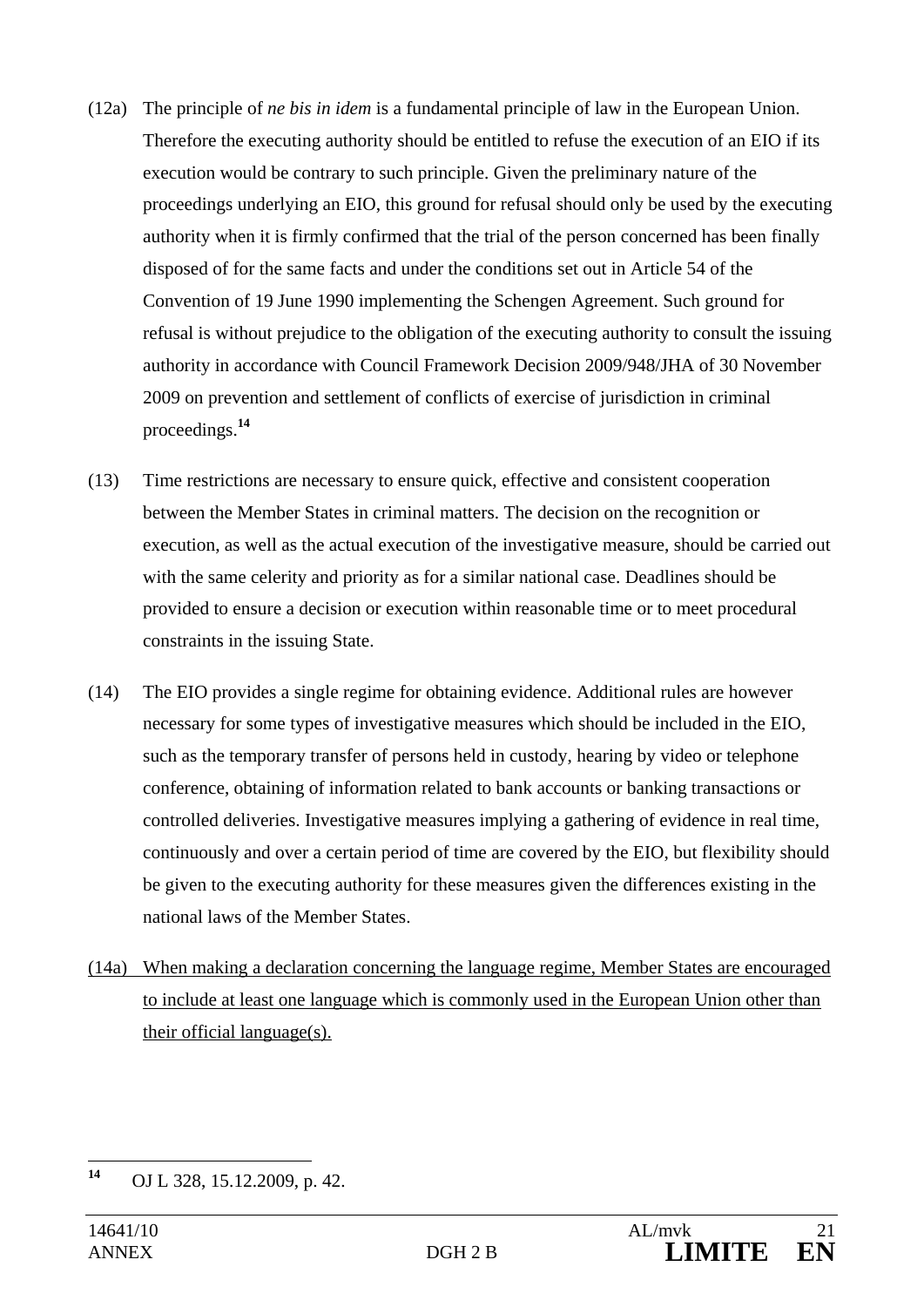- (15) This Directive replaces Framework Decisions 2003/577/JHA and 2008/978/JHA as well as the various instruments on mutual legal assistance in criminal matters in so far as they deal with obtaining evidence for the use of proceedings in criminal matters.
- (16) Since the objective of this Directive, namely the mutual recognition of decisions taken to obtain evidence, cannot be sufficiently achieved by the Member States and can therefore, by reason of the scale and effects of the action, be better achieved at the level of the Union, the Union may adopt measures in accordance with the principle of subsidiarity, as set out in Article 5 of the Treaty on European Union. In accordance with the principle of proportionality, as set out in that Article, this Directive does not go beyond what is necessary to achieve that objective.
- (17) This Directive respects the fundamental rights and observes the principles recognised by Article 6 of the Treaty on European Union and by the Charter of Fundamental Rights of the European Union, notably Title VI thereof. Nothing in this Directive may be interpreted as prohibiting refusal to execute an EIO when there are reasons to believe, on the basis of objective elements, that the EIO has been issued for the purpose of prosecuting or punishing a person on account of his or her sex, racial or ethnic origin, religion, sexual orientation, nationality, language or political opinions, or that the person's position may be prejudiced for any of these reasons.
- (18) [In accordance with Article 3 of Protocol  $N^{\circ}$  21 on the Position of the United Kingdom and Ireland in respect of the area of Freedom, Security and Justice annexed to the Treaty on European Union and the Treaty on the Functioning of the European Union, the United Kingdom and Ireland have notified their wish to take part in the adoption of this Directive.]
- (19) In accordance with Articles 1 and 2 of Protocol Nº 22 on the Position of Denmark annexed to the Treaty on European Union and the Treaty on the Functioning of the European Union, Denmark is not taking part in the adoption of this Directive and is not bound by it or subject to its application,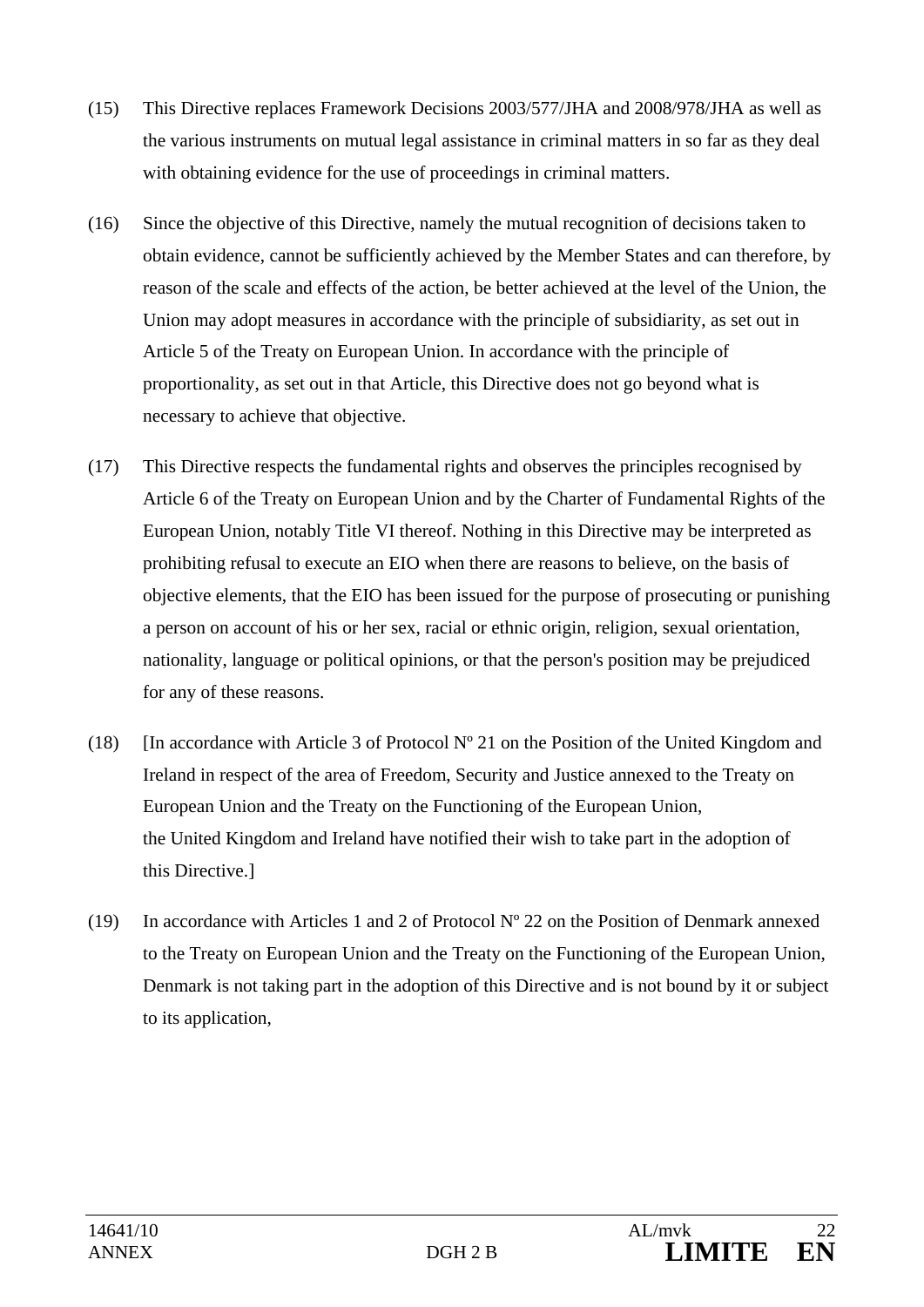#### HAVE ADOPTED THIS DIRECTIVE:

# **CHAPTER I THE EUROPEAN INVESTIGATION ORDER**

### *Article 1*

*Definition of the European Investigation Order and obligation to execute it* 

- 1. The European Investigation Order (EIO) shall be a judicial decision issued by a competent authority**<sup>15</sup>** of a Member State ("the issuing State") in order to have one or several specific investigative measure(s)**<sup>16</sup>** carried out in another Member State ("the executing State") with a view to obtaining evidence within the framework of the proceedings referred to in Article 4**<sup>17</sup>**. The EIO may also be issued for obtaining evidence that is already in the possession of the competent authorities of the executing State.
- 2. Member States shall execute any EIO on the basis of the principle of mutual recognition and in accordance with the provisions of this Directive.

<sup>15</sup> **<sup>15</sup>** NL expressed some concerns as to the use of the wording "competent authority" instead of "judicial authority", since the EIO is referred to as a judicial decision. However, this point should be further considered once the definitions in Article 2 are decided.

**<sup>16</sup>** DE proposed the following wording: '… *one or several specifically mentioned investigative measure(s)* ...'. The Presidency is of the opinion that the text already clearly indicates that the requested investigative measure should be specified.

<sup>&</sup>lt;sup>17</sup> DE suggested to insert the following text: "on the basis of and in accordance with the relevant national law". CZ supported this proposal and suggested that reference should be made to the "law of the executing State".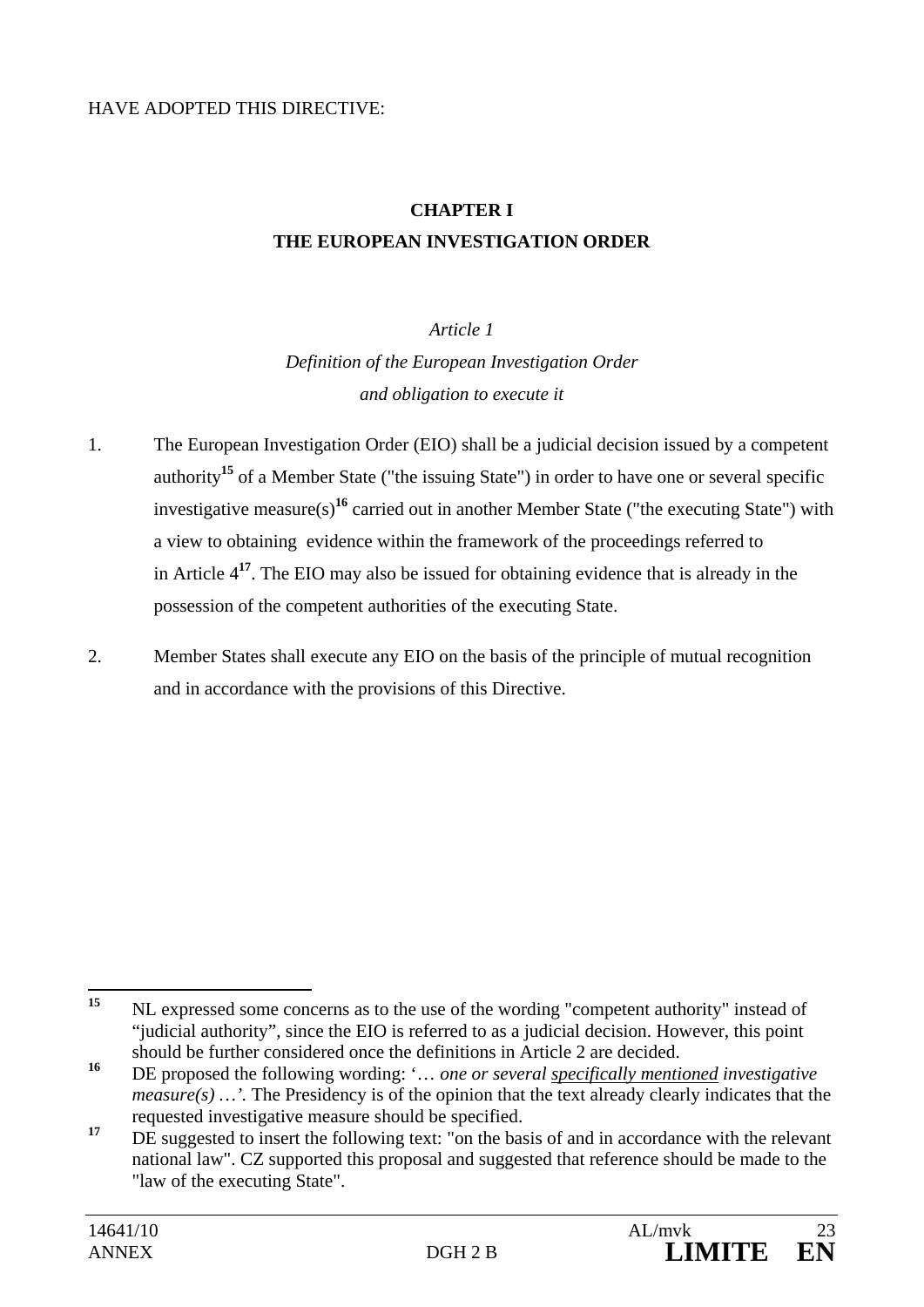3. This Directive shall not have the effect of modifying the obligation to respect the fundamental rights and legal principles as enshrined in Article 6 of the Treaty on European Union, and any obligations incumbent on judicial authorities in this respect shall remain unaffected. [This Directive shall likewise not have the effect of requiring Member States to take any measures which conflict with their constitutional rules relating to freedom of association, freedom of the press and freedom of expression in other media.]**<sup>18</sup>**

### *Article 2*

### *Definitions*

For the purposes of this Directive<sup>19</sup>:

a) "issuing authority" means**<sup>20</sup>**:

- i) a judge, a court, an investigating magistrate or a public prosecutor competent in the case concerned; or
- ii) any other judicial**<sup>21</sup>** authority as defined by the issuing State and, in the specific case, acting in its capacity as an investigating authority in criminal proceedings with competence to order the gathering of evidence in accordance with national  $\text{law}^{22}$ ,

<sup>18</sup> **<sup>18</sup>** LU expressed doubts on the entire Article. BG/COM/ES/LV/NL suggested to delete the reference to constitutional rules in this Article. Some delegations (EL/DE/IT/SE) suggested that this reference could be maintained. Moreover, DE/EL/IT/FI were of the opinion that additional reference to other principles and freedoms should be added. Following the discussions, a significant number of delegations considered that a compromise solution might be the introduction of a new recital while deleting the last sentence of this paragraph. The suggested recital could follow the text incorporated in EEW Framework decision, albeit slightly amended: '*This Directive does not prevent any Member State from applying its constitutional rules, including those relating to due process, freedom of association, freedom of the press and freedom of expression in other media".* In a written comment, DE proposed the following alternative wording for Article 1(3): "*This Directive shall likewise not have the effect of requiring Member States to take any measures which conflict with their constitutional rules relating to due (conduct of) investigation proceedings and to due process, or with their constitutional rules relating to freedom of association, freedom of the press and freedom of expression in other media.*"

<sup>&</sup>lt;sup>19</sup> COM proposed to insert also the definition of "investigative measure". DE suggested that also a definition for "freezing order" be included in this article.

<sup>&</sup>lt;sup>20</sup> Reservation on substance by MT.

**<sup>21</sup>** FI proposes the following wording in ii): '*any other competent judicial authority…'.* 

See further point II.2 of the cover note.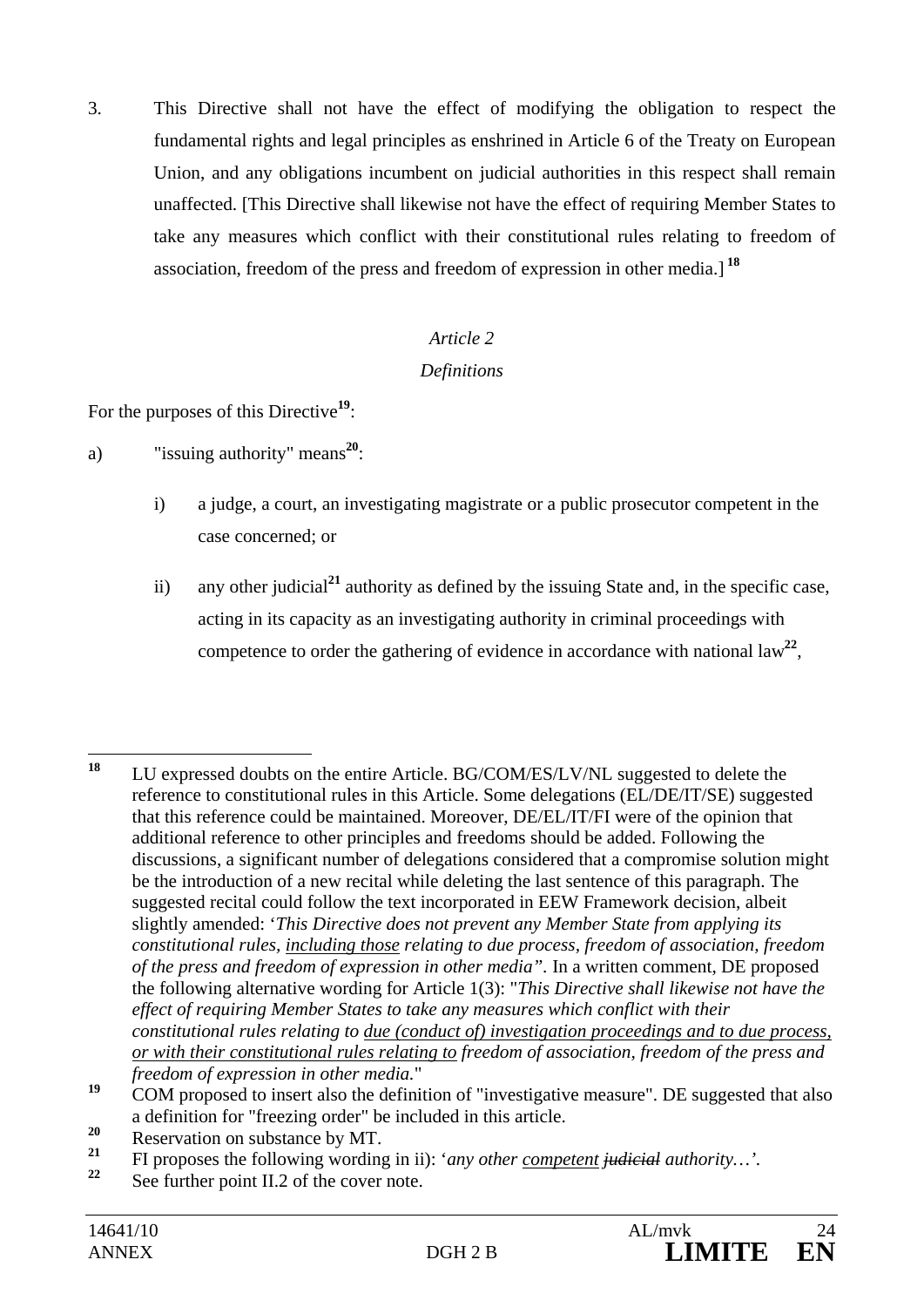b) "executing authority" shall mean an authority having competence to recognise an EIO and ensure its execution in accordance with this Directive.

### *Article 3*

### *Scope of the EIO*

- 1. The EIO shall cover any investigative measure with the exception of the measures referred to in paragraph 2.
- 2. The following measures shall not be covered by the EIO:
	- a) the setting up of a joint investigation team and the gathering of evidence within such a team as provided in Article 13 of the Convention on Mutual Assistance in Criminal Matters between the Member States of the European Union**<sup>23</sup>** (hereinafter referred to as "the Convention") and in Council Framework Decision 2002/465/JHA of 13 June 2002 on joint investigation teams<sup>24</sup>,  $(...)$  except for the purposes of applying, respectively, Article 13(8) of the Convention and Article 1(8) of the Framework Decision;
	- [b) the interception and immediate transmission of telecommunications referred to in Articles 18(1)(a) of the Convention; and
	- c) the interception of telecommunications referred to in Article  $18(1)(b)$  of the Convention insofar as they relate to situations referred to in Article 18(2)(a) and (c) and Article 20 of that Convention.]**<sup>25</sup>**

<sup>23</sup> <sup>23</sup> OJ C 197, 12.7.2000, p. 3.<br><sup>24</sup> OJ J 162, 22, 6,2002

<sup>&</sup>lt;sup>24</sup> OJ L 162, 20.6.2002, p. 1.<br><sup>25</sup> Congint H 1 of the cause

**<sup>25</sup>** See point II.1 of the cover note.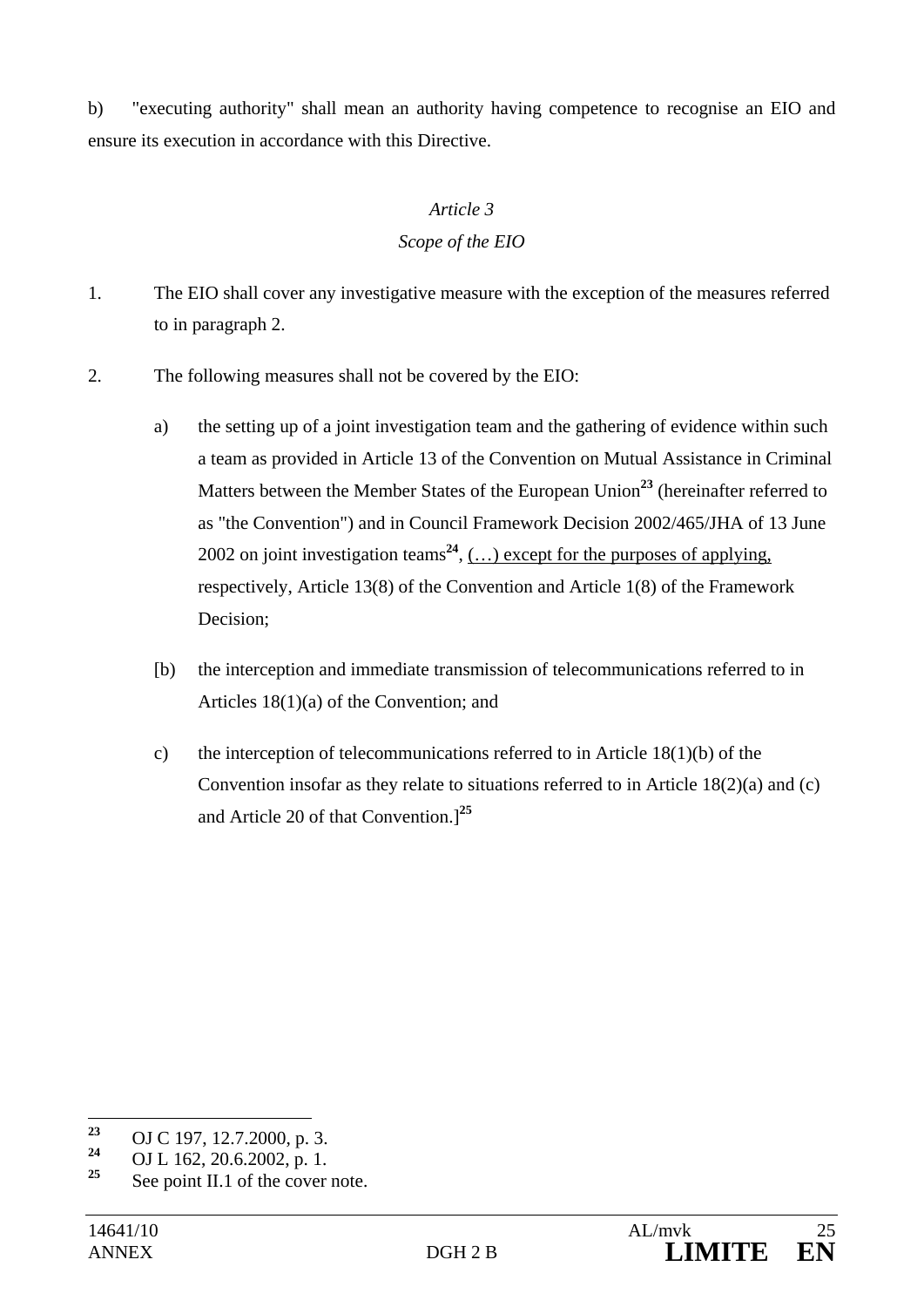### *Article 4*

### *Types of procedure for which the EIO can be issued<sup>26</sup>*

The EIO may be issued:

- a) with respect to criminal proceedings brought by, or that may be brought before, a judicial authority in respect of a criminal offence under the national law of the issuing State;
- b)<sup>27</sup> in proceedings brought by administrative authorities in respect of acts which are punishable under the national law of the issuing state by virtue of being infringements of the rules of law and where the decision may give rise to proceedings before a court having jurisdiction, in particular, in criminal matters;
- c) in proceedings brought by judicial authorities in respect of acts which are punishable under the national law of the issuing state by virtue of being infringements of the rules of law, and where the decision may give rise to proceedings before a court having jurisdiction, in particular, in criminal matters, and
- d) in connection with proceedings referred to in points (a), (b), and (c) which relate to offences or infringements for which a legal person may be held liable or punished in the issuing state.

### *Article 5*

### *Content and form of the EIO*

1. The EIO set out in the form provided for in Annex A shall be completed, signed, and its content certified as accurate by the issuing authority.

 $26$ **<sup>26</sup>** Scrutiny reservation by CZ, which suggested that points b) and c) be deleted. See point II.4 of the cover note.

<sup>&</sup>lt;sup>27</sup> DE, while agreeing on inclusion of administrative procedures in the scope of EIO instrument, stated that this should not imply that EIO in connection with such proceedings is issued by an administrative authority.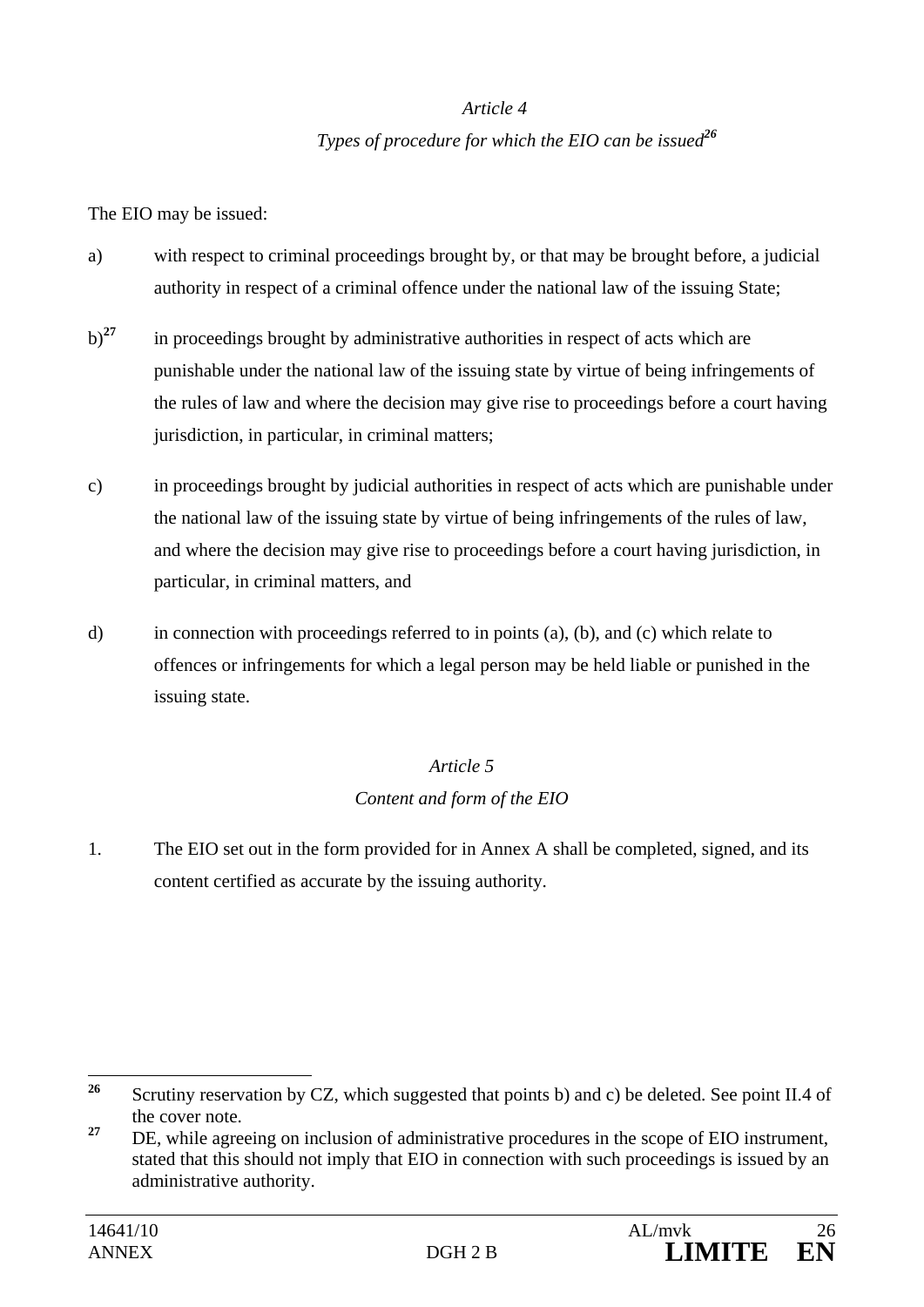2.**<sup>28</sup>** Each Member State shall indicate the language(s) which, among the official languages of the institutions of the Union and in addition to the official language(s) of the Member State concerned, may be used for completing or translating the EIO when the State in question is the executing State.

## *Article 5a Conditions for issuing an EIO<sup>29</sup>*

- 1. An EIO may be issued only when the issuing authority is satisfied that the following conditions have been met:
	- (a) the issuing of the EIO is necessary and proportionate for the purpose of the proceedings referred to in Article 4; and
	- (b) the investigative measure(s) mentioned in EIO could have been ordered under the same conditions in a similar national case.
- 2. These conditions shall be assessed by the issuing authority in each case.

- o whether the evidence sought is necessary and proportionate for the purpose of proceedings,
- o whether the measure chosen is necessary and proportionate for the gathering of this evidence, and
- o whether, by means of issuing the EIO, another MS should be involved in the gathering of this evidence.

<sup>28</sup> <sup>28</sup> See new Recital  $(14a)$ .

**<sup>29</sup>** This new provision has been inserted in view of addressing some concerns, providing a proportionality check by the issuing authority which should encompass the verification of the following three elements:

These three elements of the proportionality check could need to be mentioned in a recital. Scrutiny by PL on this Article. This reservation is linked to the general discussion on the issue of proportionality check.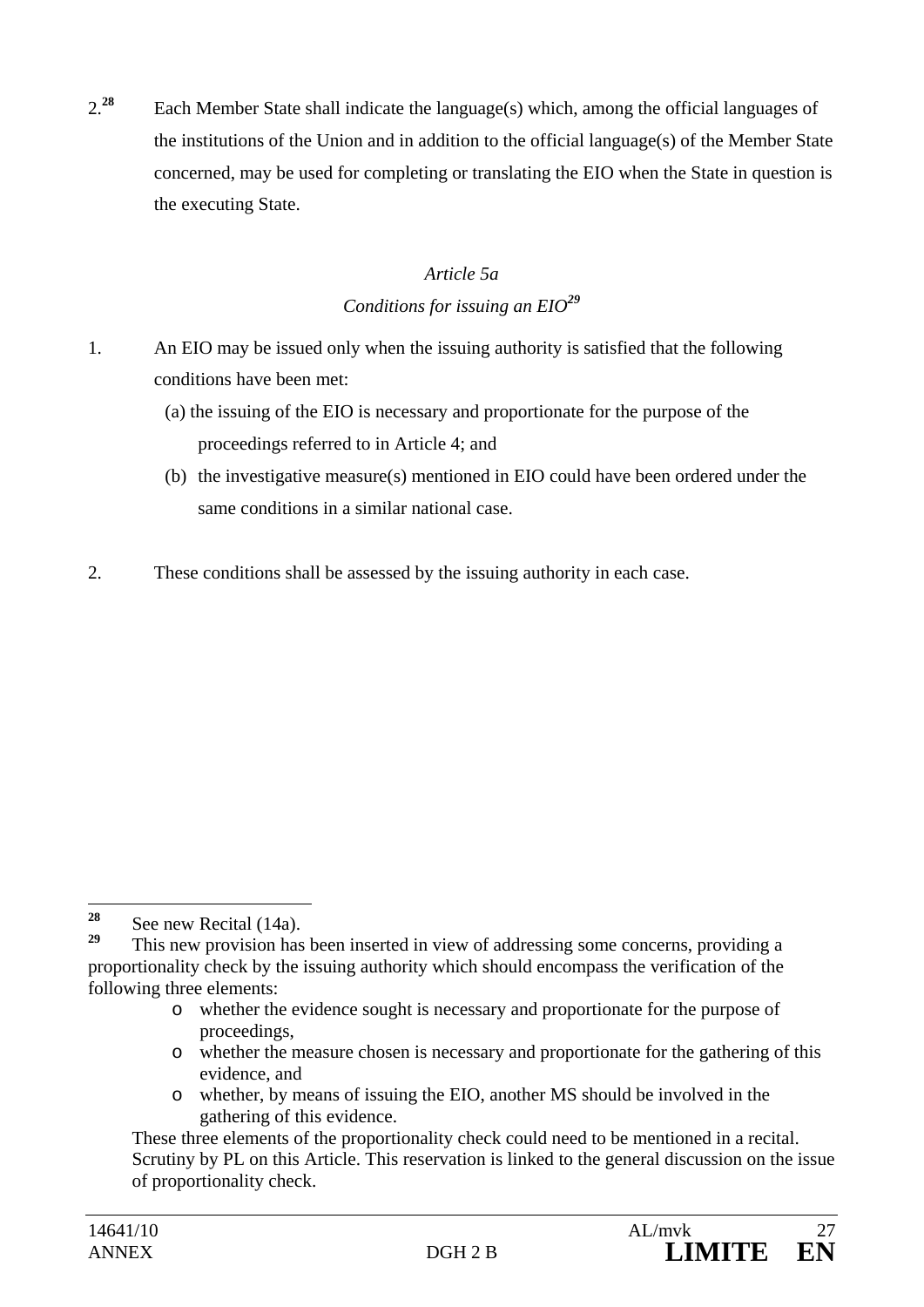# **CHAPTER II PROCEDURES AND SAFEGUARDS FOR THE ISSUING STATE**

#### *Article 6*

### *Transmission of the EIO*

- 1. The EIO shall be transmitted in accordance with Article 5 from the issuing authority to the executing authority<sup>30</sup> by any means capable of producing a written record under conditions allowing the executing State to establish authenticity. All further official communication shall be made directly between the issuing authority and the executing authority.
- 2**<sup>31</sup>**. Without prejudice to Article 2(b), each Member State may designate a central authority or, when its legal system so provides, more than one central authority, to assist the competent authorities. A Member State may, if necessary as a result of the organisation of its internal judicial system, make its central authority(ies) responsible for the administrative transmission and receipt of the EIO, as well as for other official correspondence relating thereto.
- 3.**<sup>32</sup>** If the issuing authority so wishes, transmission may be effected via the secure telecommunications system of the European Judicial Network.
- 4. If the executing authority is unknown, the issuing authority shall make all necessary inquiries, including via the European Judicial Network contact points, in order to obtain the information from the executing State.
- 5. When the authority in the executing State which receives the EIO has no competence to recognise it and to take the necessary measures for its execution, it shall, *ex officio*, transmit the EIO to the executing authority and so inform the issuing authority.

<sup>30</sup> **<sup>30</sup>** Reference to 'executing authority' in this Article will need to be further examined once the definition in Article 2 (b) is agreed upon.

 $\frac{31}{32}$  See further explanation provided by the Presidency under point II.3 of the cover note.

**<sup>32</sup>** CZ suggested to add a following paragraph: *'In case of an emergency, the issuing authority may effectuate the transmission of an EIO via Interpol or any other relevant mean of transmission*'.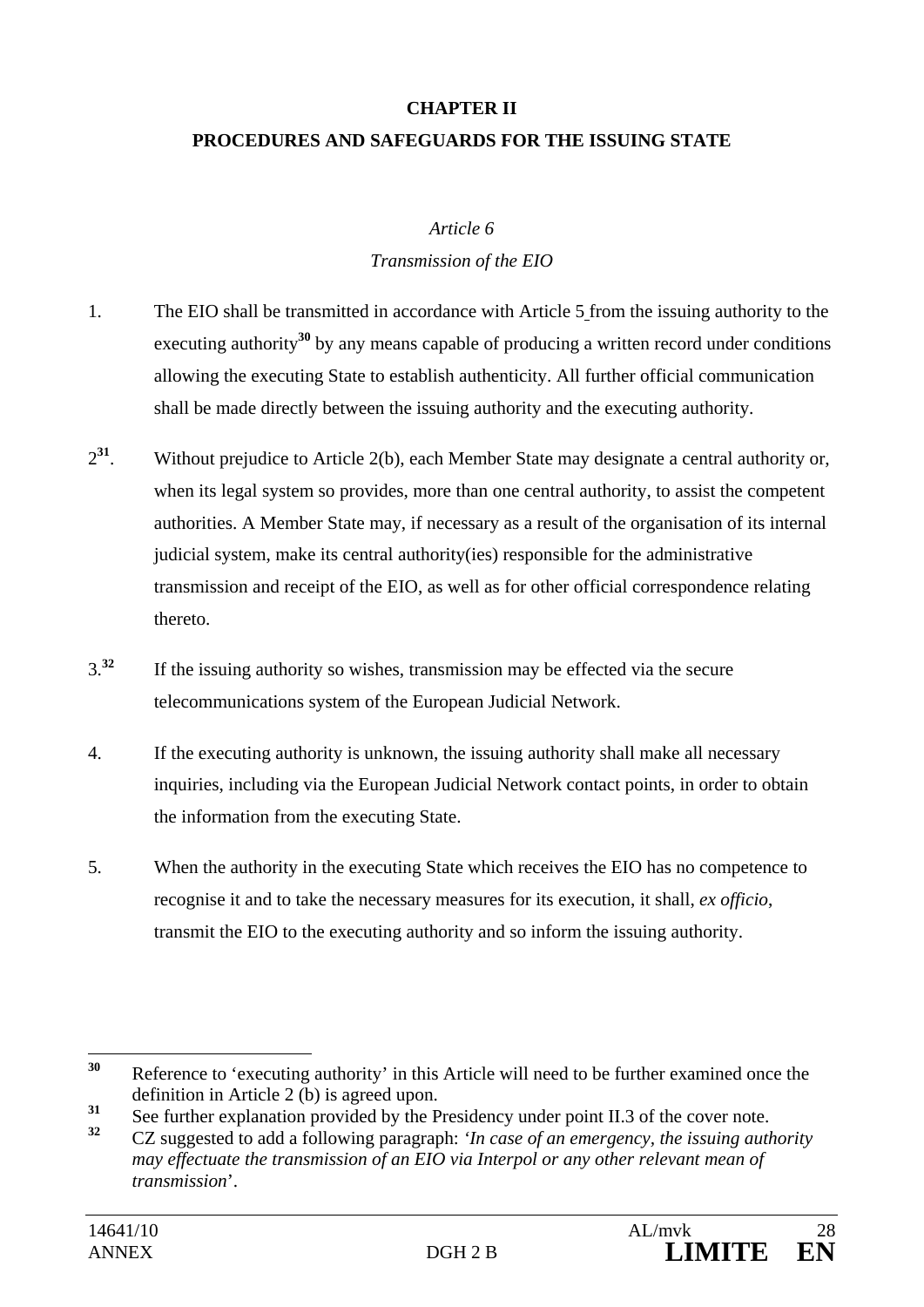6. All difficulties concerning the transmission or authenticity of any document needed for the execution of the EIO shall be dealt with by direct contacts between the issuing and executing authorities involved or, where appropriate, with the involvement of the central authorities of the Member States.

# *Article 7 EIO related to an earlier EIO*

- 1. Where the issuing authority issues an EIO which supplements an earlier EIO, it shall indicate this fact in the EIO in accordance with the form provided for in Annex A.
- 2. Where, in accordance with Article 8(3), the issuing authority assists in the execution of the EIO in the executing State, it may, without prejudice to notifications made under Article 28(1)(c), address an EIO which supplements the earlier EIO directly to the executing authority**<sup>33</sup>**, while present in that State.

 $33$ **<sup>33</sup>** Reference to 'executing authority' will need to be further examined once the definition in Article 2 (b) is agreed upon.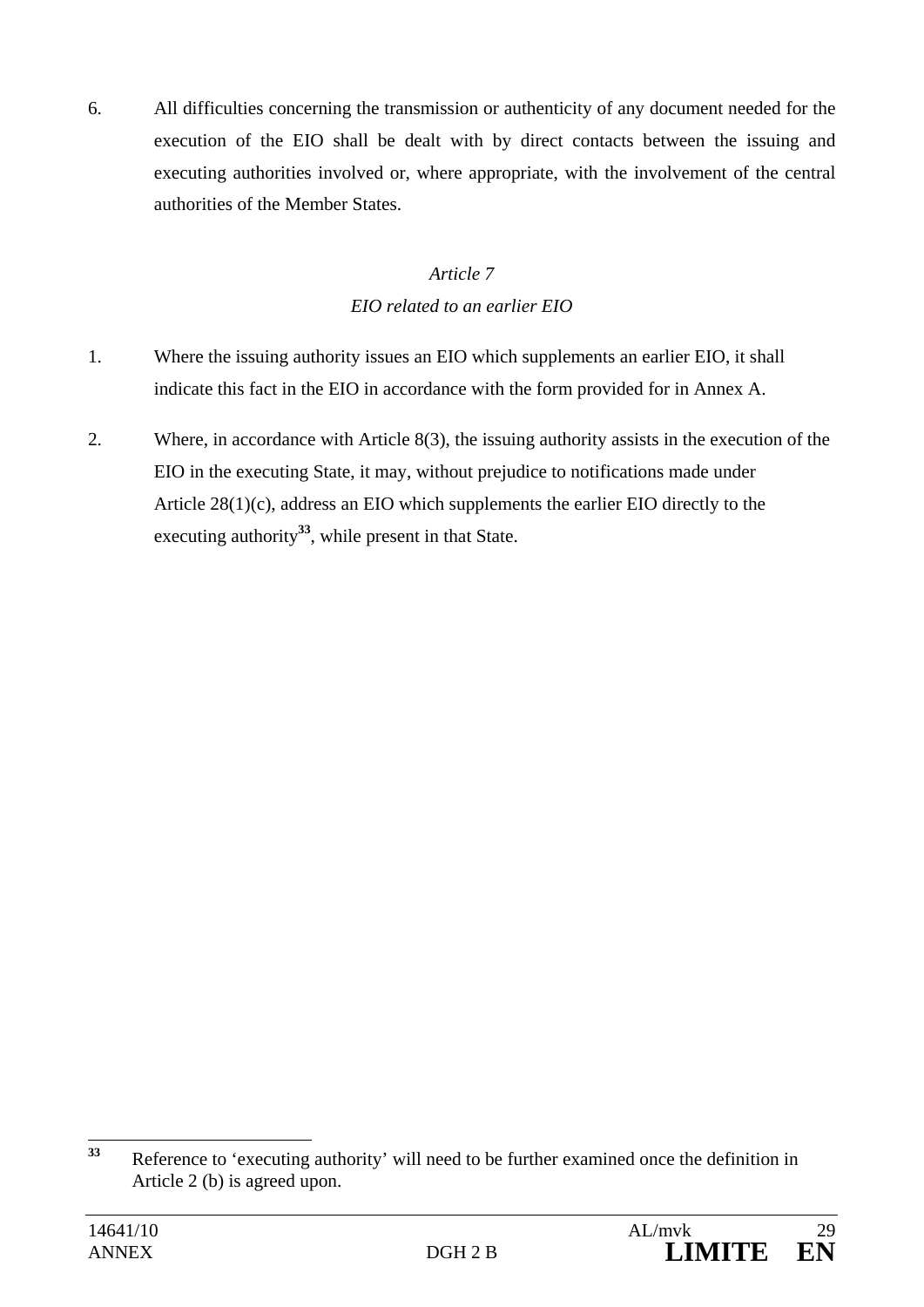# **CHAPTER III PROCEDURES AND SAFEGUARDS FOR THE EXECUTING STATE**

#### *Article 8*

#### *Recognition and execution*

- 1. The executing authority shall recognise an EIO, transmitted in accordance with Article 6, without any further formality being required, and ensure its execution in the same way and under the same modalities as if the investigative measure in question had been ordered by an authority of the executing State, unless that authority decides to invoke one of the grounds for non-recognition or non-execution provided for in Article 10 or one of the grounds for postponement provided for in Article 14.
- 2. The executing authority shall comply with the formalities and procedures expressly indicated by the issuing authority unless otherwise provided in this Directive and provided that such formalities and procedures are not contrary to the fundamental principles of law of the executing State**<sup>34</sup>**.
- 3 The issuing authority may request that one or several authorities of the issuing State assist in the execution of the EIO in support to the competent authorities of the executing State to the extent that the designated authorities of the issuing State would be able to assist in the execution of the investigative measure(s) mentioned in the EIO in a similar national case. The executing authority shall comply with this request provided that such participation is not contrary to the fundamental principles of law of the executing State or does not harm its essential national security interests.**<sup>35</sup>**

<sup>34</sup> **<sup>34</sup>** IE/DE/UK suggested to modify the last part of the sentence so that it reads as follows: "provided that they are allowed for under the domestic law of the executing state". SE/EL/NL/ES/FR/COM opposed such modification.

<sup>&</sup>lt;sup>35</sup> Some delegations were of the opinion that the decision of the executing State to comply with the request under this paragraph should not be automatic, but rather subject to certain conditions. DE/UK suggested to refer to the domestic law, instead of the fundamental principles of law, of the executing State. Taking into account the administrative burdens, LU urges to introduce a stricter regime which would allow the executing Member State to limit or manage the number of foreign authorities present on its territory.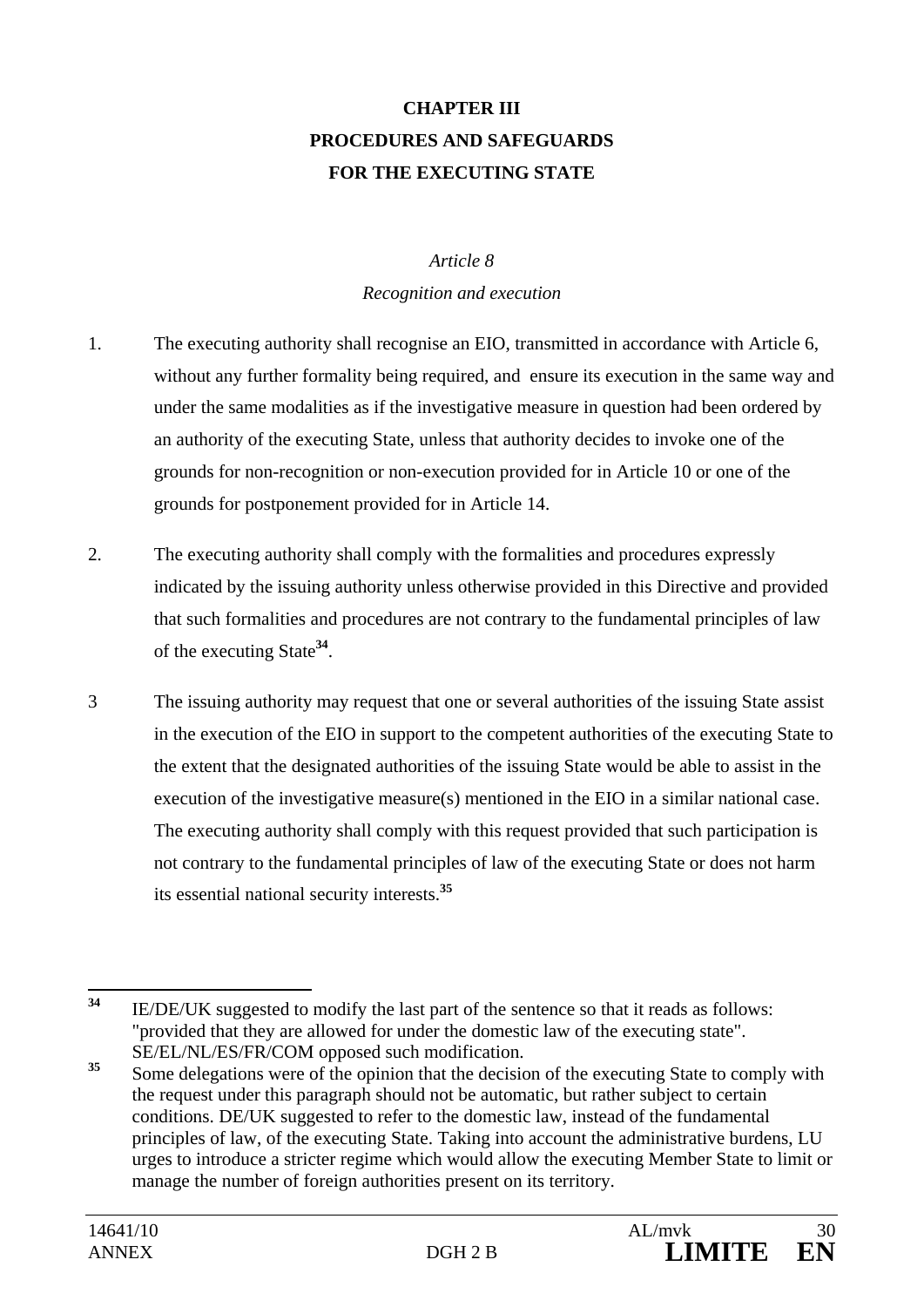- 3a. The authorities of the issuing State present in the executing State shall be bound by the law of the executing State during the execution of the EIO. They shall not have any law enforcement powers in the territory of the executing State, unless  $(...)$  the execution of such powers in the territory of the executing State is in accordance with the law of the executing State and has been agreed between issuing and executing authorities.  **36**
- 4. The issuing and executing authorities may consult each other, by any appropriate means, with a view to facilitating the efficient application of this Article.

## *Article 9*

### *Recourse to a different type of investigative measure<sup>37</sup>*

- 1. The executing authority may decide to have recourse to an investigative measure other than that provided for in the EIO when:
	- a) the investigative measure indicated in the EIO does not exist under the law of the executing State;

 $36$ **<sup>36</sup>** New wording following a suggestion made by UK. This modification aims at addressing the concerns of the Member States which opposed the previous provision that left it to the competent authorities to decide on the applicable provisions. Scrutiny reservation by LU/DE/HU on this new paragraph.

**<sup>37</sup>** UK/DE suggested introducing an additional point d), which could read as follows: *'the investigative measure indicated in the EIO would require the use of disproportionate resources by the executing Member State'.* This proposal was not supported by the delegations. In the opinion of the Presidency and of most of the delegations, the issues of capacity and costs should not be seen as a reason to refuse the execution of an EIO. However, a specific discussion on the issues of capacity and costs shall take place in the future. See also points II.5 and II.7(a) of the cover note.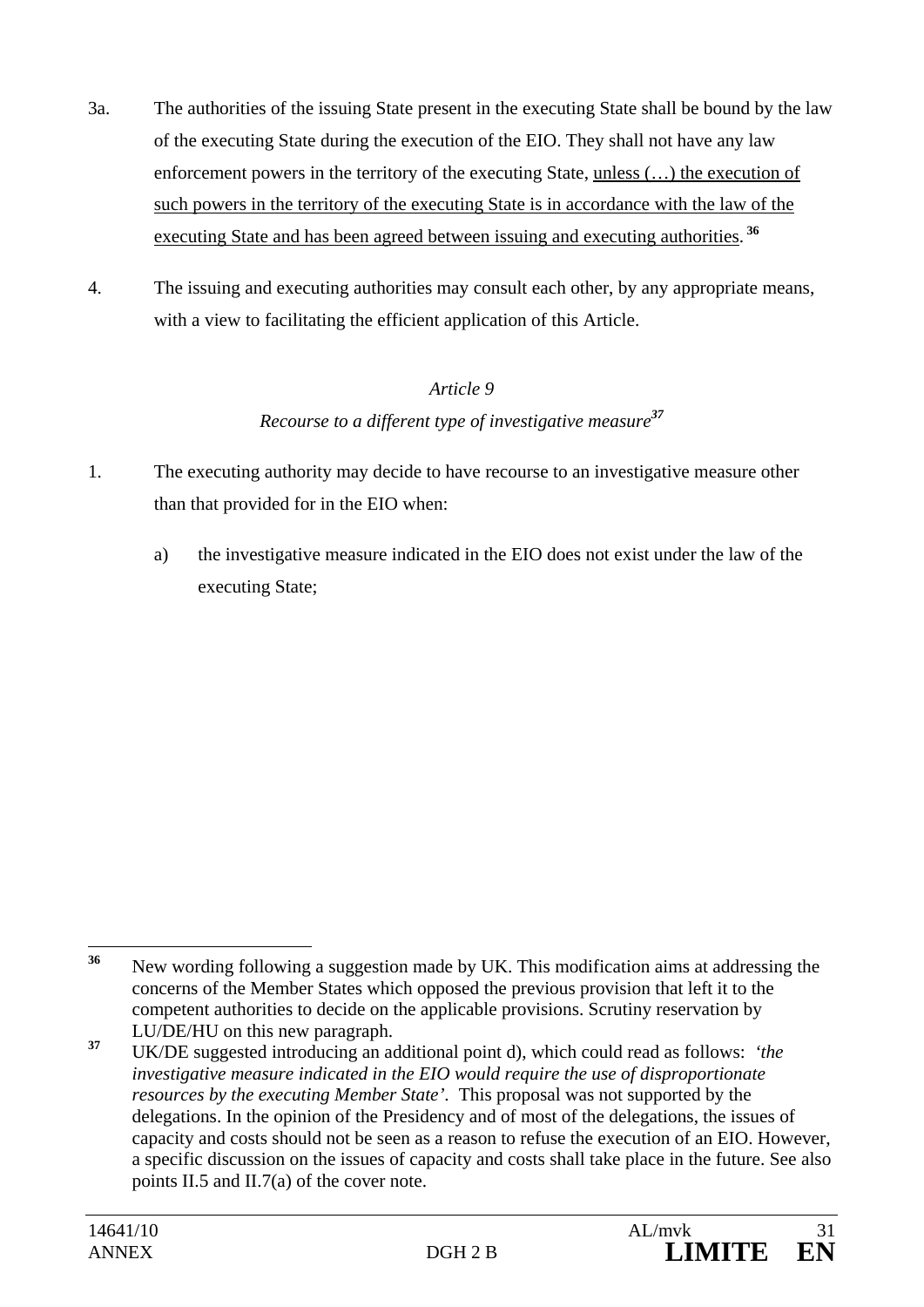- [b) the investigative measure indicated in the EIO exists in the law of the executing State, but its use is restricted to a list or category of offences which does not include the offence covered by the EIO,]**<sup>38</sup>** or
- c) the investigative measure selected by the executing authority will have the same result as the measure provided for in the EIO by less coercive means.
- 2. When the executing authority decides to avail itself of the possibility referred to in paragraph 1, it shall first inform the issuing authority, which may decide to withdraw the EIO.

### *Article 10*

### *Grounds for non-recognition or non-execution<sup>39</sup>*

- 1. Recognition or execution of an EIO may be refused in the executing State where:
	- a) there is an immunity or a privilege under the law of the executing State which makes it impossible to execute the EIO;

<sup>39</sup> Some delegations proposed insertion of other grounds for refusal in addition to doc 13822/10. FI suggested to add the following discretionary ground for refusal: *"under the law of the executing State, the suspected person cannot, because of his/her age, be held criminally responsible for the offence covered by the EIO"*. In addition, DE proposed the introduction of the ground of refusal linked with 'territoriality principle' and UK/DE proposed the following ground for refusal: "*the measure provided for in the EIO would not be authorised in a similar domestic case".* The latter was supported by CZ/IT, but opposed by LT/PL. RO entered moreover a scrutiny reservation on it. CZ suggested also that there should be a possibility to refuse EIO in cases where there is of lack of information concerning the evidence.

<sup>38</sup> **<sup>38</sup>** In the course of discussions, NL expressed concerns that this provision read together with the ground for refusal in Article 10 (1)(c) may dive rise to double criminality check. The Presidency proposed the following text to replace this point: "*(b) In the following situation: (i) the investigative measure indicated in the EIO is a search or a seizure and, (ii) the offence for which the EIO is issued is not included in the following list [32 offences of the EAW] and; this search or seizure is not available under the law of the executing State for the offence concerned*". LT/LU/CZ/UK/EL/IT opposed this proposal. ES supported it. See also point II.7(a) of the cover note.